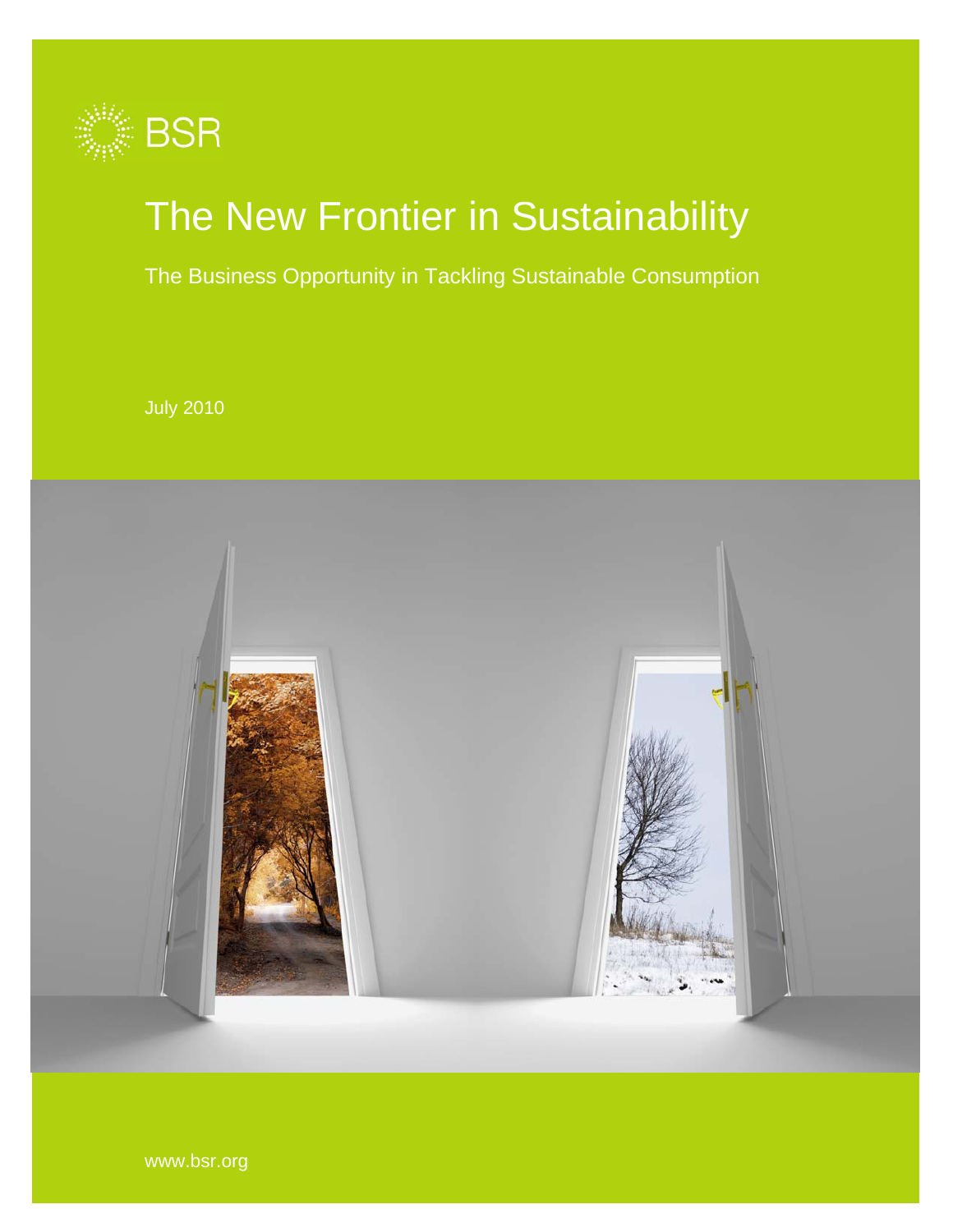# About This Report

The purpose of this report is to highlight opportunities for business to address sustainable consumption. The report is meant to be a "framing document" to drive discussion at two BSR workshops (in June and September 2010) aimed at the business community. The workshops are designed to test the ideas presented in this report and explore the possibility of collaboration among participants in putting the ideas into action.

<span id="page-1-3"></span><span id="page-1-2"></span><span id="page-1-1"></span><span id="page-1-0"></span>Any errors in this report are those of the authors. Please direct comments or questions to Linda Hwang at [lhwang@bsr.org.](mailto:lhwang@bsr.org)

#### **DISCLAIMER**

<span id="page-1-5"></span><span id="page-1-4"></span>BSR publishes occasional papers as a contribution to the understanding of the role of business in society and the trends related to corporate social responsibility and responsible business practices. BSR maintains a policy of not acting as a representative of its membership, nor does it endorse specific policies or standards. The views expressed in this publication are those of its authors and do not reflect those of BSR members.

#### <span id="page-1-6"></span>**ABOUT BSR**

<span id="page-1-24"></span><span id="page-1-23"></span><span id="page-1-22"></span><span id="page-1-21"></span><span id="page-1-20"></span><span id="page-1-19"></span><span id="page-1-18"></span><span id="page-1-17"></span><span id="page-1-16"></span><span id="page-1-15"></span><span id="page-1-14"></span><span id="page-1-13"></span><span id="page-1-12"></span><span id="page-1-11"></span><span id="page-1-10"></span><span id="page-1-9"></span><span id="page-1-8"></span><span id="page-1-7"></span>A leader in corporate responsibility since 1992, BSR works with its global network of more than [250 member companies](http://10.0.0.99/membership/index.cfm) to develop sustainable business strategies and solutions through [consulting,](http://10.0.0.99/consulting/index.cfm) [research](http://10.0.0.99/research/index.cfm), and cross-sector collaboration. With offices in Asia, Europe, and North America, BSR uses its expertise in the environment, human rights, economic development, and governance and accountability to guide global companies toward creating a just and sustainable world. Visit [www.bsr.org](http://www.bsr.org/) for more information.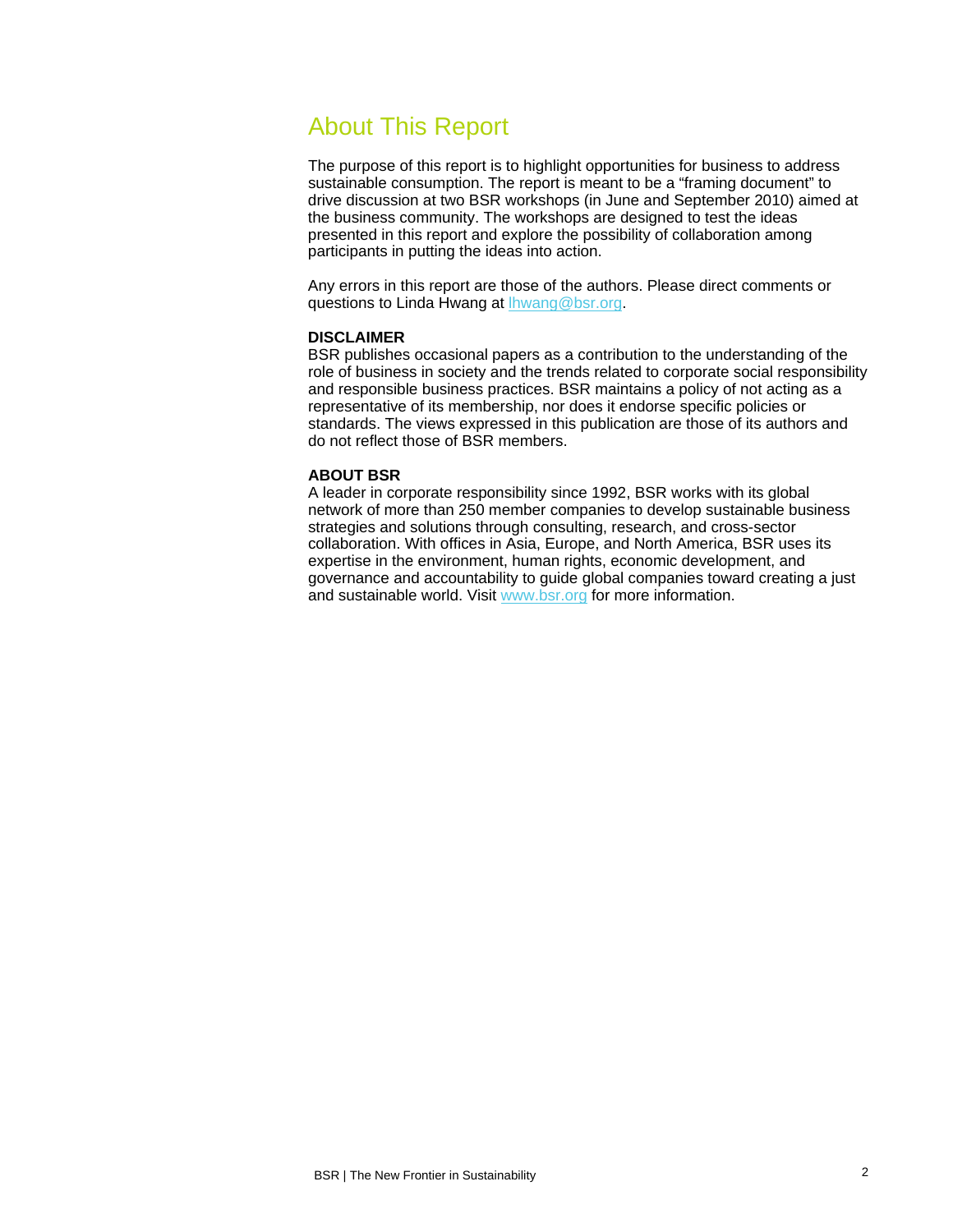# **Contents**

| 4 | <b>Executive Summary</b> |
|---|--------------------------|
|---|--------------------------|

# **6 The Vision: Driving Business Innovation and Value**

The Consumption Challenge The Transformation Imperative The Opportunity to Create Value

# **9 A Framework for Action**

The Next Frontier in Sustainability Unlocking Opportunities in the Value Chain Cycle A Framework for Action Redefining Core Business Activities

# **19 The Systems View of Consumption**

Public Policy Economics and Market Models

# **23 Concluding Thoughts**  Join the Initiative

# **24 Appendix: Ongoing Efforts**

**26 References**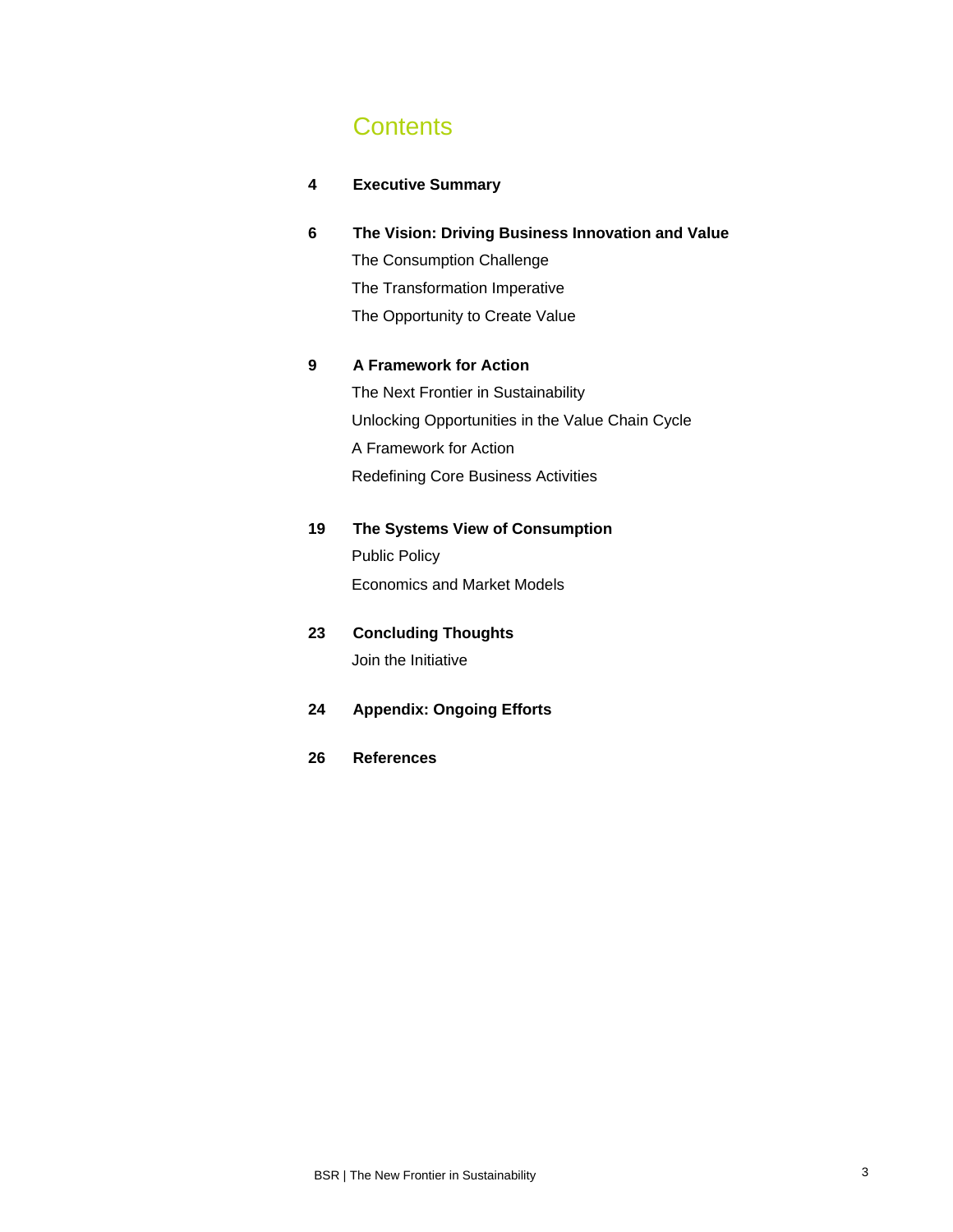# Executive Summary

We stand at a crossroads in the world's economy. On the one hand, we are poised to generate better standards of living for more of the world's people than ever before. At the same time, it is increasingly clear that the consumption-based model of economic growth cannot be applied globally without causing immense environmental and economic disruption.



Sustainable consumption has often been framed as a limitation on business. In fact, addressing today's consumption challenges represents a new set of potential opportunities for business, as some companies have already begun to find novel ways of delivering value to more of the world's people without unduly taxing natural resources. Today, as companies are increasingly making sustainability a core part of every decision they make, sustainable consumption represents a crucial new frontier in that effort.

Consumption takes place within a larger system driven by economic forces, technological progress, political settings, cultural contexts, environmental issues, and many other determinants. In our view, business is a key leverage point that has the potential to effect large changes to the entire consumption system.

We apply an action-based framework to key segments of the business value chain, which we refer to as a cycle, using the multiple lenses of innovation, collaboration, education, and measurement to reorient core business activities related to product design, consumer engagement, use, and end-of-use**.**

"First-generation" sustainability efforts and other programs focused on product supply chain efficiency have achieved some success in terms of mitigating environmental and social impacts. But even as this approach becomes the business norm, we remain on a dangerous trajectory: We have begun to reach planetary limits, threatening the health and function of ecological systems that support all activity on Earth. At the same time, countless people have insufficient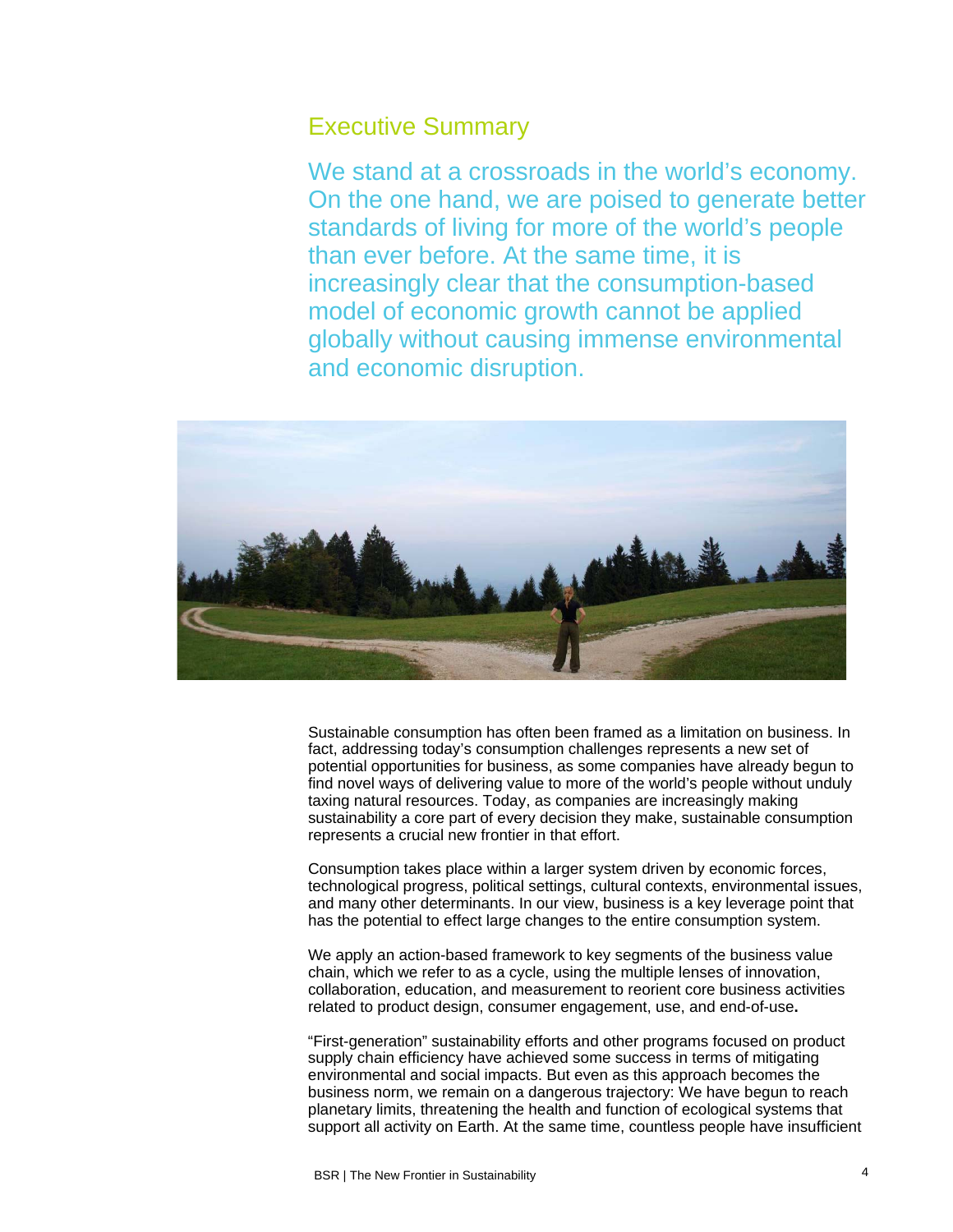access to basic needs like food, clean water, and adequate shelter, and they also lack access to the resources they need to improve the quality of their lives. The transformation imperative is clearly an opportunity for business: If more businesses adopt the principles of sustainable consumption, we have the potential to increase global prosperity while avoiding the depletion of our natural resources and still preserving the ecosystems that underpin our lives.

It is equally clear that this transformation can be beneficial for business. Sustainability can and should be thought of as a way to create opportunities and become a substantial source of competitive advantage, not solely as a way to mitigate risk. An economy transformed by sustainable consumption principles will allow companies to explore new business models and design strategies that can open up new market opportunities by promoting radical innovative solutions.

At the same time, this report takes a systems-based approach, with a focus on business' impact on the larger system, especially in terms of how business defines and delivers value, which ultimately dictates how consumers choose and use products. This paper also takes into account how business exists within a complex web of actors and factors, ranging from media to policy to information technology.

Ultimately, this paper is designed to provoke new questions and insights, and raise awareness about the enormity of the challenges we face and the opportunities for business. The journey toward a system of consumption that allows all individuals to meet their needs within the confines of planetary boundaries is not marked by a clear path. Through this paper, in our 2010 workshops, and in our work with individual companies on sustainable consumption, we invite you to help define the path and ultimately understand where the opportunities for your business lie. It is our hope that BSR's work can catalyze the transformative opportunities for companies to support a more sustainable economy that offers greater prosperity for all individuals.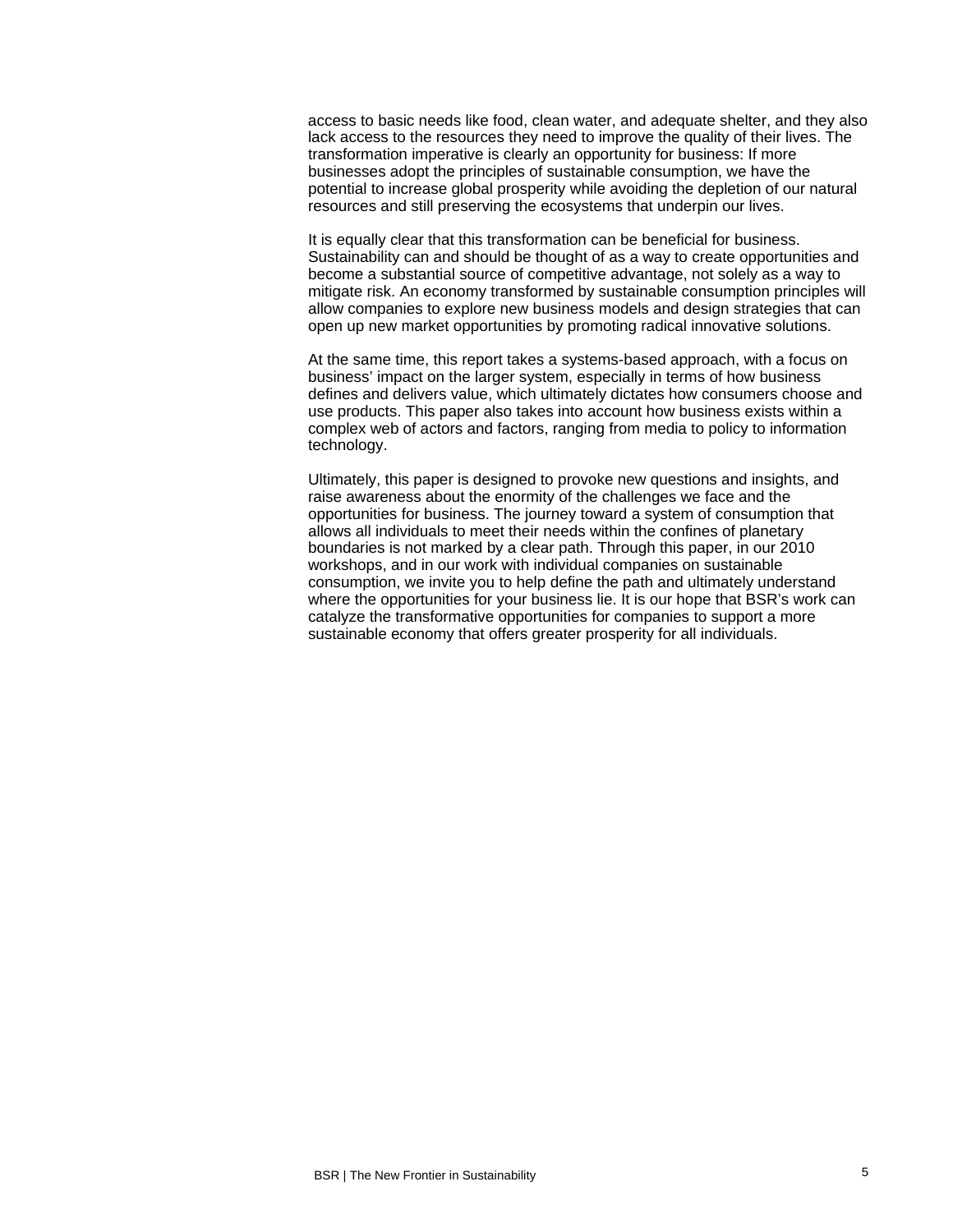# The Vision: Driving Business Innovation and Value

During the past quarter century, we have seen extraordinary improvements in living standards around the world, with progress made on many fronts, including education reforms and access to safe drinking water. Despite this progress, significant questions remain about whether the current models of progress can be maintained given the degradation of ecosystems and the subsequent inability of natural systems to provide us with the range of services we need to survive and thrive.

Companies that create and adopt new models progress stand to gain tremendous ground and will develop competencies that their rivals will find difficult to match. Companies that use sustainability principles to rethink current business models will build resilience against the ups and downs of economic cycles and shifting consumer expectations, and they will deliver positive outcomes in new markets for themselves and for consumers.

### **The Consumption Challenge**

Of the three factors often singled out as responsible for the unsustainable path of the world's economic, social, and environmental patterns—population growth, industrial processes, and consumption patterns—consumption has received the least attention.

Consumption takes place within a larger system driven by economic forces, technological progress, political and cultural contexts, environmental issues, and many other determinants. These forces are constantly changing and interacting, resulting in recurring problems that are made worse by attempts to fix them, generating new, unintended consequences (both positive and negative) or creating patterns and cycles that appear and reappear over time.

What's more, consumption, as measured by GDP and purchasing power, has developed as the pathway to a decent life—a crucial goal on a planet where two billion or more people lack access to basic human needs. The current economic system, and most of its measures of success, promotes more consumption. This means that, for businesses as well as governments, incentives point us in the direction of consuming resources that will become ever more scarce and expensive. In effect, our current system is inherently flawed, with the very human quest for better lives in conflict with the maintenance of a healthy planet. This paper argues for a systems-based approach, in which business considers its opportunities and limits, and also aims to reshape how it intersects with other key actors.

#### **The Transformation Imperative**

**"Decoupling growth from environmental degradation is the No. 1 challenge facing governments in a world of rising numbers of people, rising incomes, rising consumption demands, and the persistent challenge of poverty alleviation."** 

—Achim Steiner, Executive Director, United Nations Environment Programme<sup>[1](#page-1-0)</sup>

Corporate sustainability efforts have demonstrated that some environmental impacts, such as greenhouse gas emissions and energy and water usage, and social considerations, including fair treatment of workers and freedom of association, can be managed effectively. These first-generation sustainability efforts and other similar programs remain vital. But even as this model of continuous improvement on sustainability becomes the norm, the overall trajectory of the economy continues to be unsustainable: Ecosystems that support human life are degrading faster than they can recover.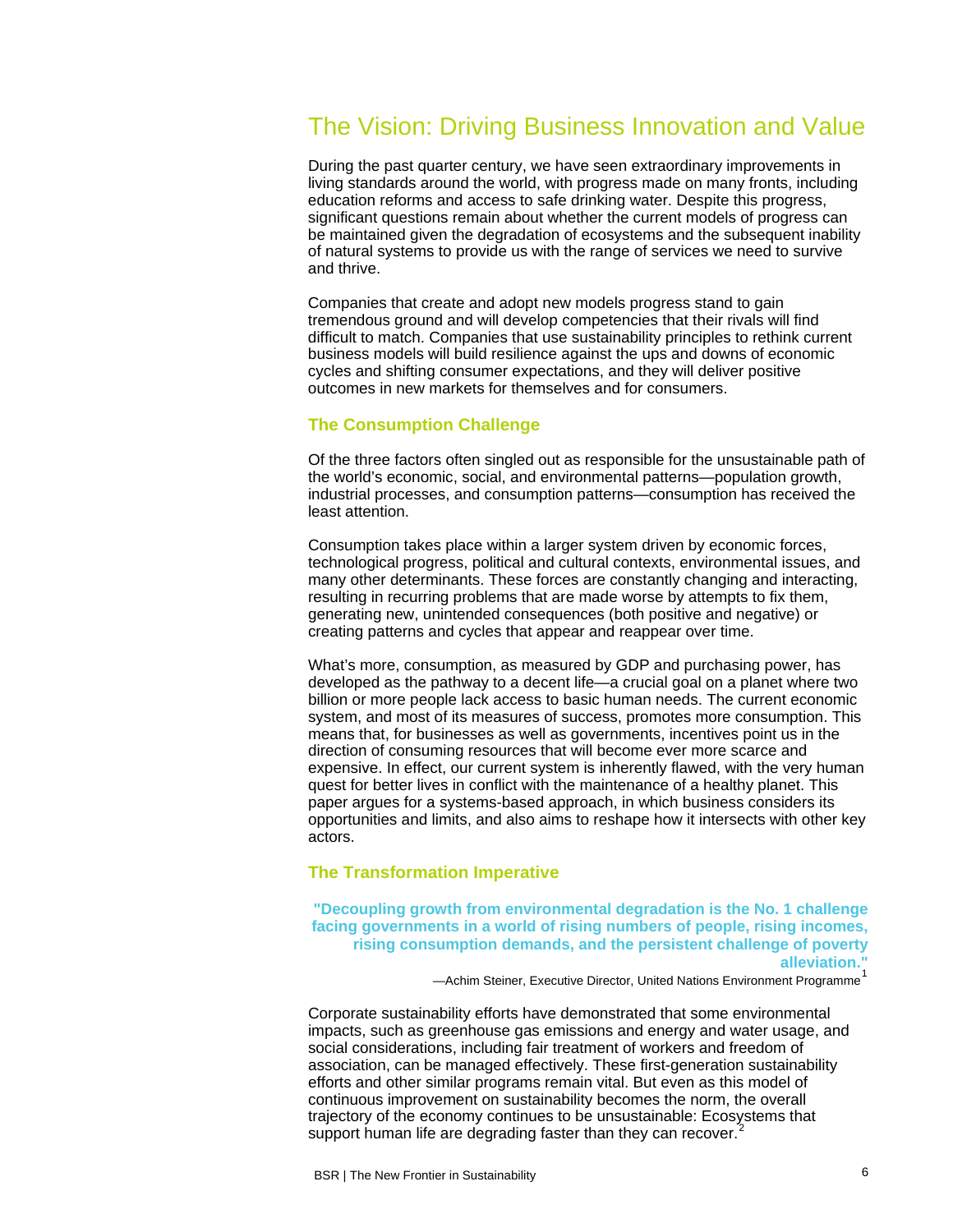

In the book *An All-Consuming Century*, Gary Cross defines consumerism as "the belief that goods give meaning to individuals and their roles in society." Consumerism defines our age and is reflected in the huge numbers of cars, electronic devices, fastfood meals, holiday trips, and myriad other goods and services that an increasing proportion of the world's population is driven to desire, acquire, and consume.

With population growth, increasing per capita consumption, and tremendous technological capacity leading to ever greater levels of production and consumption, we have begun to reach planetary limits, threatening the health and function of ecological systems that support all activity on Earth. Consider these facts:

- » By recent estimates, our global footprint now exceeds the world's capacity to regenerate by about 30 percent, and if our current demands continue, by 20[3](#page-1-2)0 we will need the equivalent of two planets to maintain our lifestyles.
- » Marine biodiversity loss is increasingly impairing the ocean's capacity to provide food, maintain water quality, and recover from disturbances.
- » More than 386,000 square miles (1 million square kilometers) of forest were lost around the world between 2000 and 2005, representing a 3.1 percent loss of total forest as estimated from 2000.<sup>[5](#page-1-4)</sup>
- In 60 percent of European cities with more than 100,000 people. groundwater is being used at a faster rate than it can be replenished.<sup>[6](#page-1-5)</sup>

Quite literally, we are living beyond our ecological means, destroying the natural world in the process.

At the same time, countless people have insufficient access to basic needs like food, clean water, and adequate shelter, and they also lack access to the resources they need to improve their lives. In 2006, the 1.2 billion people in the OECD countries had an average annual income per capita of US\$30,580, while the 5.4 billion people in the rest of the world earned an average of US\$3,130. Of those, 19 percent suffer from hunger, 28 percent are drinking polluted water, and 29 percent are illiterate.<sup>[7](#page-1-6)</sup> More than 2 billion people continue to rely on less than US\$2 per day to meet their needs.

And while there has been remarkable progress toward poverty alleviation over the past 30 years, ongoing progress could be cut short or reversed, given the lack of natural resources needed to sustain this progress. The fast-growing middle class in poor countries—an impressive 80 million people become middle class every year—are exacerbating environmental challenges. In 2005, China added as much electricity generation as Britain produces in a year. In 2006, it added as much as France's total supply. Nonetheless, millions in China still lack reliable access to electricity. This is problematic given the fact that today, despite the government's pledge to reduce the carbon intensity of economic activities, China sources 78 percent of its electricity from coal—and regulations governing emissions are not well enforced.<sup>[8](#page-1-7)</sup>

An economic model that overshoots natural resource constraints while failing to meet peoples' basic needs is, quite literally, unsustainable. What's needed, therefore, is a new model of economic development in which all people can meet their basic needs without disrupting healthy ecosystems, which serve as the foundation for sound economies, sustaining and enhancing human life.

# **The Opportunity to Create Value**

It is clear that this new model of economic development would be beneficial for business. In light of the changes sweeping the world's economy, heightened attention to sustainable consumption can position companies well to achieve lasting value in the marketplace.

First, sustainable consumption can help drive and define innovation in the world's fastest-growing markets. As noted earlier, nearly 80 million people are joining the middle class in emerging markets every single year. While it is true that many of these people deeply aspire to access the same products and services available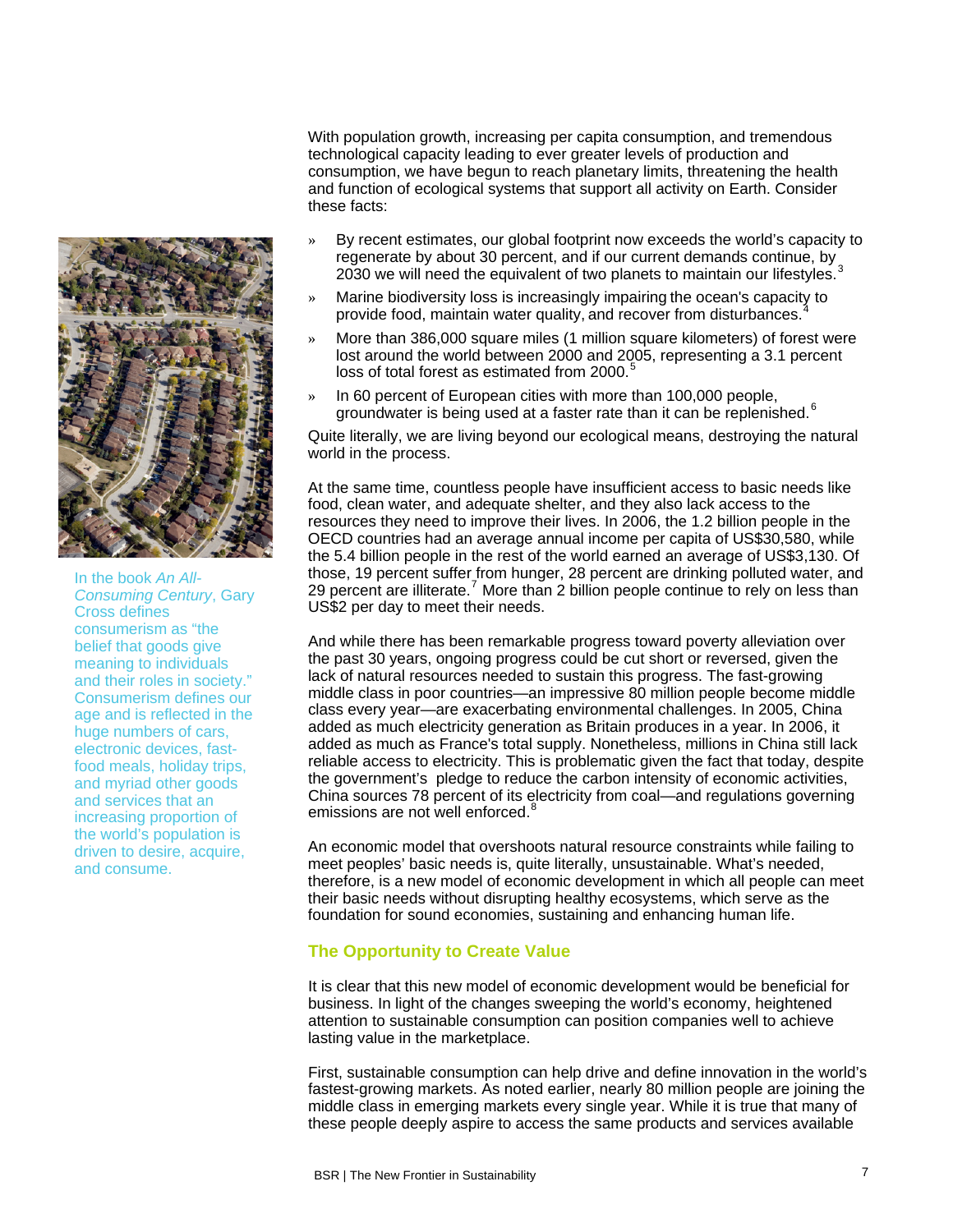in the wealthier Western economies, the ongoing development of these economies may depend on the creation of different ways to improve well-being. The most obvious positive examples include the leapfrogging of resourceintensive infrastructure in favor of light materials and digital services. These economies also have the opportunity to avoid some of the mistakes of the West, such as the unhealthy dietary practices that have caused a decline in certain health measures as prosperity increases.

Second, the need for sustainable consumption creates market opportunities for companies that use information technology to deliver positive outcomes for consumers. The most obvious examples are smart buildings that reduce energy and other forms of resource use. With the right products and marketing efforts, consumers will pay for services that help them reduce their energy use. Companies such as Best Buy—which is investing in the device-management hardware company Control4 to help people save money and manage home energy and water use—are already looking at such market opportunities. Digital marketplaces can also drive down resource use, as exemplified by eBay, which has sparked a brisk trade in pre-owned items that drive demand for recycled products.

Third, with evidence that consumer interest in sustainability is on the rise, companies can protect themselves against rapid and potentially devastating changes in consumer expectations. U.S. Senator Lindsey Graham, a Republican from South Carolina, told the *New York Times* in February 2010 that he has seen a sea change among students in America concerning the environment: "I have been to enough college campuses to know if you are 30 or younger, this climate issue is not a debate. It's a value. These young people grew up with recycling and a sensitivity to the environment—and the world will be better off for it."<sup>[9](#page-1-8)</sup> This statement underlines what many consumer attitude surveys have shown, that the rising generation of consumers is likelier to favor products whose sustainability attributes are clear.

Finally, embracing sustainable consumption provides a shield against price volatility and potential supply shortages of key commodities. In 2007-08, before the recession took hold, prices for oil, base metals, and grain skyrocketed, prompting food riots in Egypt, Italy, and Thailand, as pasta, bread, and rice grew scarce. Most economists believe that with current demographic pressures and the rise of the biggest emerging economies, we're likely to see similar conditions in the future. Simply put, resource-intensive business strategies could leave companies exposed, just as they leave consumers and national economies vulnerable.

Ultimately, companies that embrace the principles of sustainable consumption described in the following pages will have a competitive edge as economics, values, and markets continue to evolve. What follows is a framework for thinking about how to put these principles into action.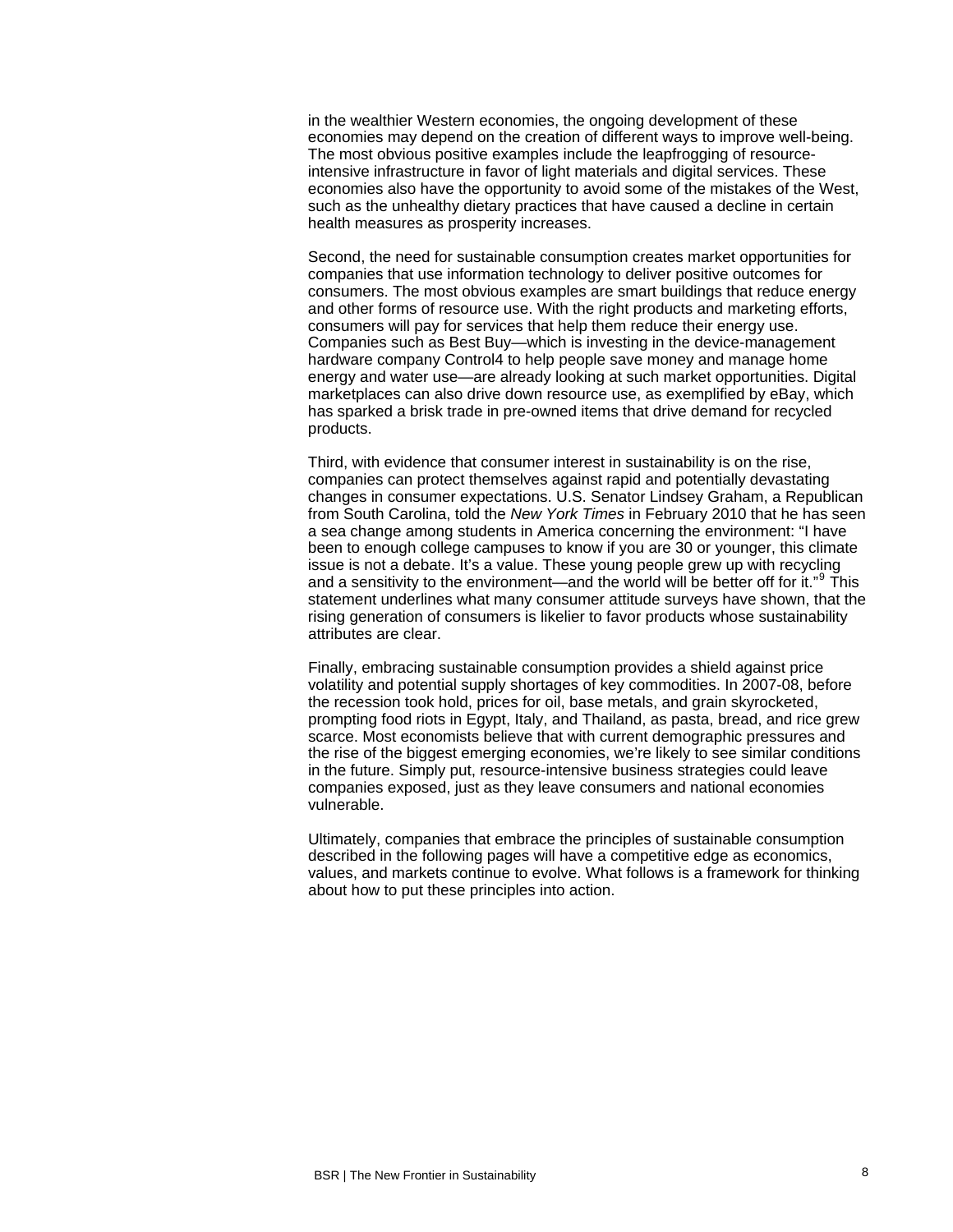"Brands aren't defined by campaigns anymore, but by the consumer ecosystems we nurture to support them."

Michael Mendenhall, Chief Marketing Officer, HP, in "Digital Darwinism," *Strategy + Business*, February 24, 2009

# **Subaru: Zero Waste Manufacturing**

Subaru of Indiana Automotive (SIA), Subaru's sole U.S. plant, was built in 1989 and makes anywhere from 110,000 to more than 200,000 vehicles a year. In 2004, SIA became the first "zero landfill" auto factory in the United States, with 99 percent of waste from the plant being recycled, and the remaining 1 percent turned into electricity. SIA's solvent recovery system is a great example of this process. After use, paint solvents are broken down into their base elements and reused repeatedly. Other examples are the massive plastic trays used to transport engines, and the thousands of brass lug nuts used to temporarily secure the wheels to the cars. After use, they are sent back to their point of origin for reuse.

# A Framework for Action

Many companies are beginning to make this journey. They are starting to push the boundaries of their corporate sustainability strategies to shape the contours of this new frontier in sustainability. These companies are using sustainability to reconceptualize how they deliver value, create innovative products with small footprints, aim toward closed-loop systems, and engage consumers through choice and behavioral change.

# **The Next Frontier in Sustainability**

Throughout the 1970s and 1980s, pollution control—the treatment and/or disposal of industrial byproducts or waste and discharge to the air, water, or land—was the centerpiece of environmental management. The limitations of this approach led to a shift toward pollution prevention, which focuses on business activities to reduce the waste generated during production, and which was eventually extended to supply chains. The last decade has seen increased attention to global challenges that are now at the top of both the business and the public agenda—energy, climate change, water, and waste—with many companies developing corporate commitments to ensure that energy and water consumption within both direct operations and supply chains are managed efficiently, effectively, and economically.

Today, we are seeing the new frontier in sustainability: Companies are looking to make sustainability a core part of every decision they make, and a means of creating opportunity, not just minimizing risk. In the words of noted green architect William McDonough, companies are waking up to the idea of being "more good," not "less bad."

There are multiple reasons for this shift. First, changing economics—a sharp financial slow down, fluctuating energy and food prices that have reached record highs, and growing consumer debt levels—are changing the cost of goods, with subsequent impact on individuals' desires to economize. In addition to basic economics, there is evidence of a values shift. Identity, belonging, and a strong desire to contribute to, or experience, something "meaningful" rather than to acquire more things is slowly emerging as a set of values that may come to rival consumption-driven wealth and status, especially among the millennial and digital generations. Third, technology is evolving in a way that makes it more possible for consumers to understand the implications of their purchasing habits and their behavior—in ways that improve their lives and save them money. Fourth, the rise of emerging markets means that new solutions with radically improved efficiency are crucial to the largest market opportunities today and in the future.

All of this is creating an environment in which questions about consumption patterns are growing in importance. They are likely to shape the next generation of efforts to integrate sustainability into business strategy.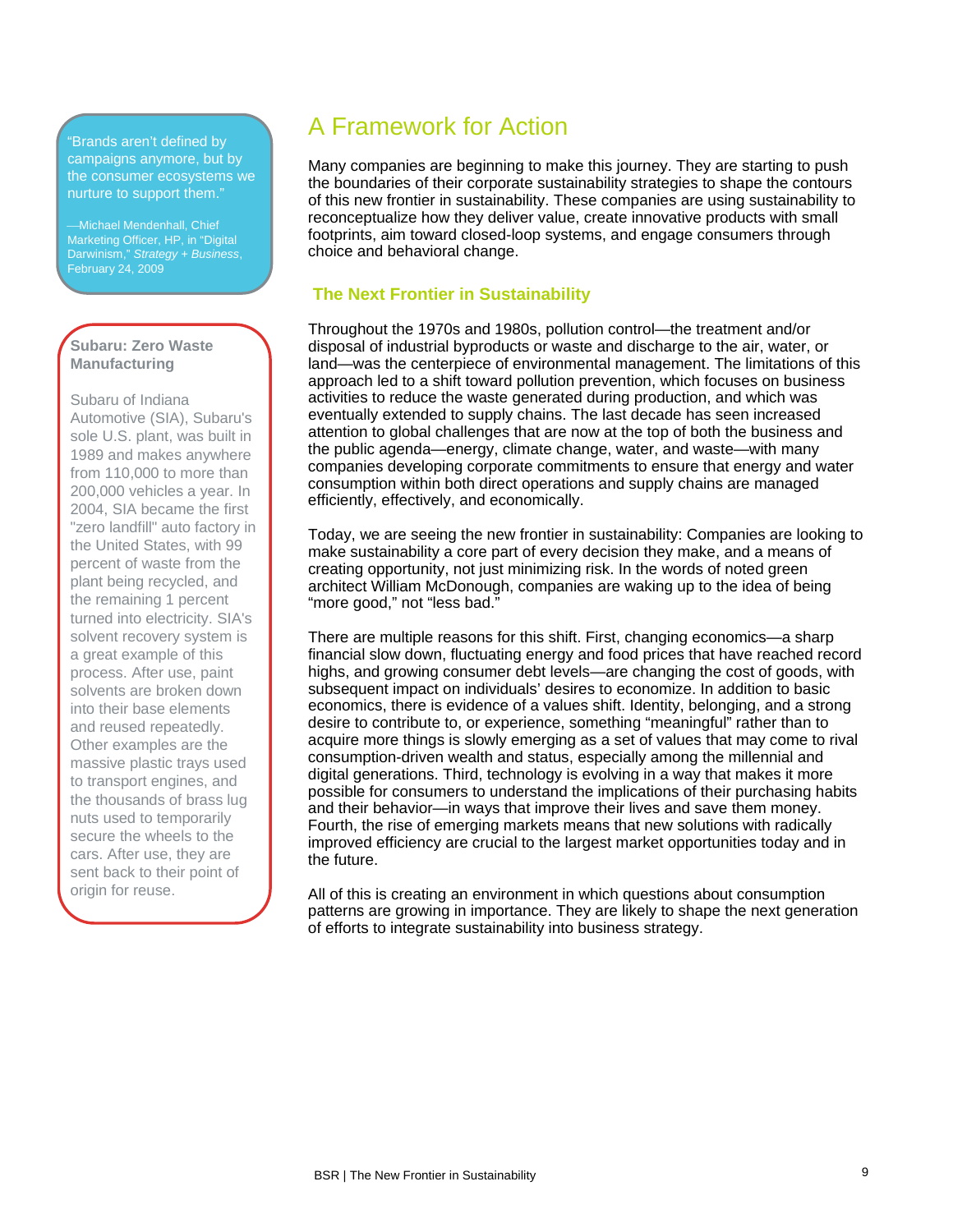### **Understanding What Drives Consumer Behavior**

Southern California Edison conducted an experiment in which the utility company gave its customers ambient orbs that glowed red with excessive household energy use and green when energy use was low. Within a few weeks, household energy use in a pilot group declined by 40 percent during peak periods. All this is evidence that access to new environmental information that is accurate, understandable, and reliable can lead to significant changes in consumer behavior.

#### **Tailoring a Service to User Needs**

In 2009, Google test launched a text message search service in Nigeria and Ghana. In places like Africa, where the prevalence of mobile phones far outstrips access to the internet via a computer, services like Google's search service make a lot of sense. It provides access to information through a mobile phone without internet. Users create a text message about what they are looking for and send it to the Google number (4664 or "GOOG") and wait for a response by text message.

# **Unlocking Opportunities in the Value Chain Cycle**

 As noted earlier, most sustainability efforts have focused on steps in the value chain centering on mitigating the social and environmental impacts of material inputs, processing and assembly, and distribution, as highlighted in the linear diagram below.



While this has driven substantial progress in water and energy efficiency and reduction of toxics and waste, these improvements in making the existing system more efficient miss larger opportunities to reorient the entire process toward more sustainable outcomes.

Transformative progress depends on giving significantly greater attention to segments of the value chain cycle that have been overlooked in first-generation sustainability efforts. As depicted in the figure below, we see new opportunities to make significant advancements in sustainability through a heightened focus on **product design**, **consumer engagement, use**, and **end-of-use** elements of the value chain cycle. We refer to this as a "cycle" to reinforce the importance of thinking of these elements as part of single system, rather than simply as disconnected steps in a linear chain.



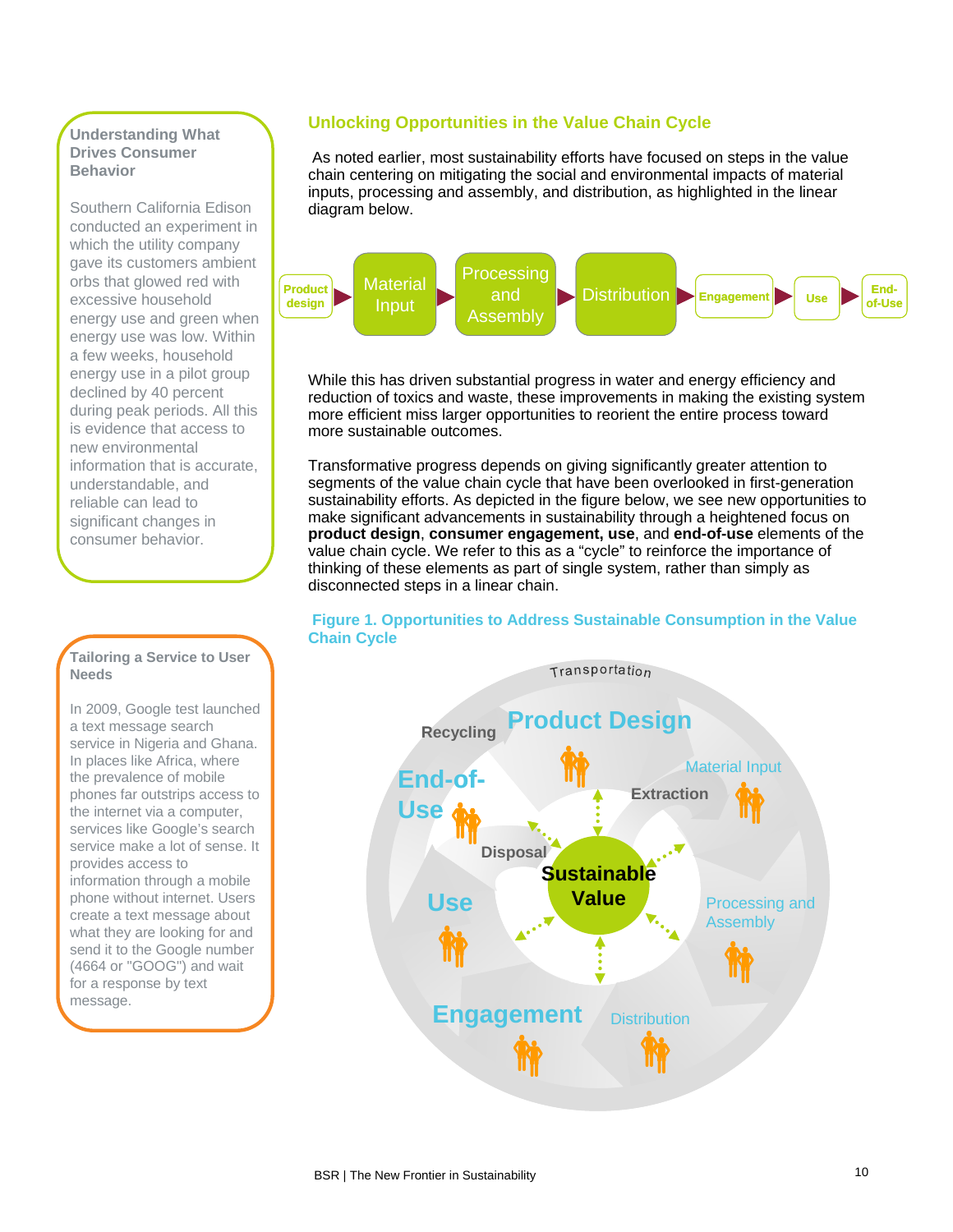# **A Framework for Action**

This section outlines a framework for companies to define their strategies in this new sustainability frontier, and explores how business can lead the way toward sustainable consumption. The framework is an approach for redefining core business activities through the multiple lenses of innovation, education, collaboration, and measurement. These four pillars represent different strategies companies can apply that will lead to systemwide changes to consumption. This is not an exhaustive list of questions, but rather an illustrative set of questions companies can ask to help identify opportunities for addressing consumption in their business.



#### **Figure 2. Framework for Redefining Core Business Activities**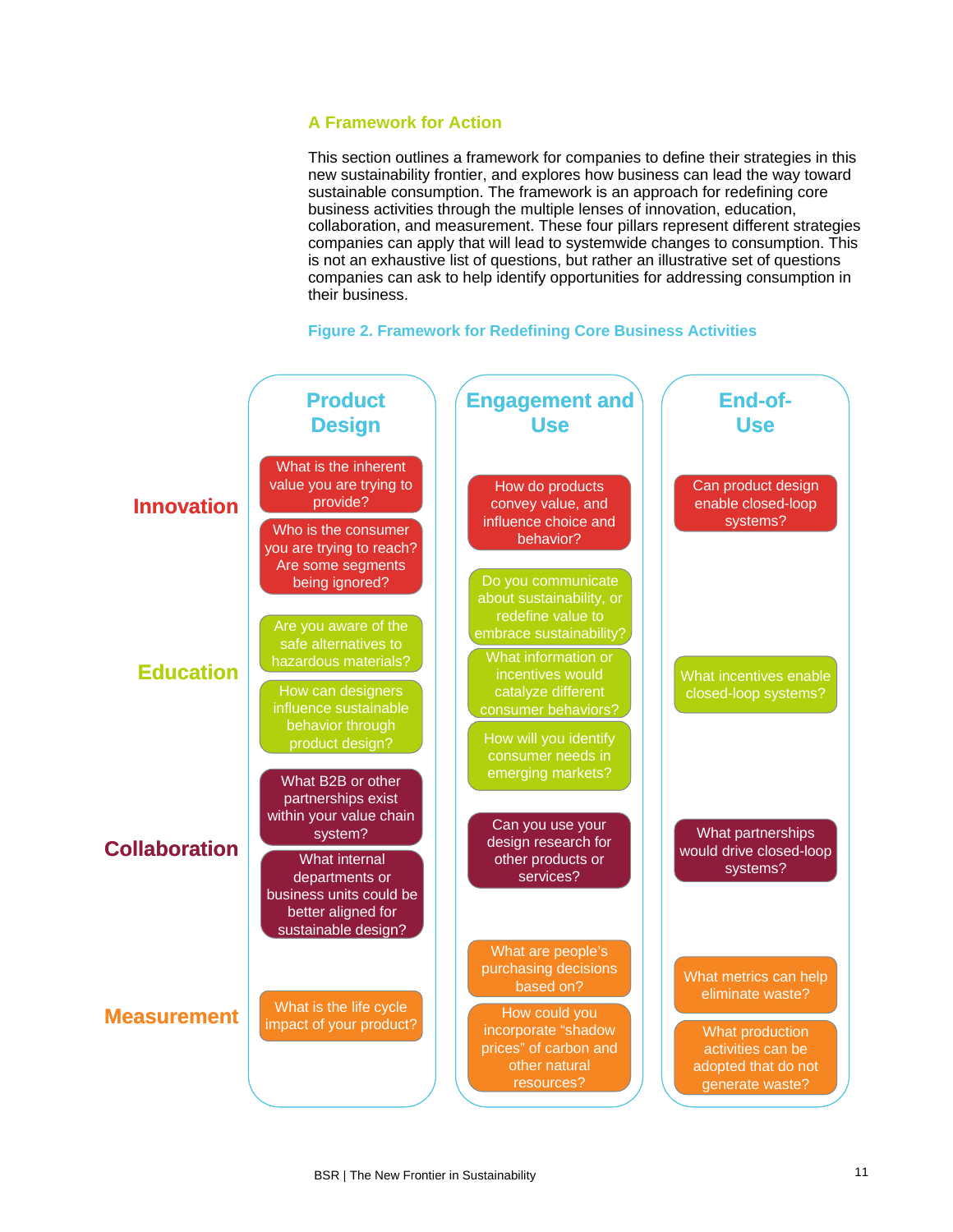

# **Eco-Box = No Box**

Puma's new "Clever Little Bag" will reduce carboard use by 65 percent and save 8,500 tons of paper, 20 million megajoules of electricity, and 1 million liters of water. Because it weighs less than a shoebox, it will also reduce the amount of fuel used to transport the shoes.

#### Steelcase: Integrating Life **[10](#page-1-9) are all and Steelcase: Integrating Life 10** and product recovery. **Cycle Assessment into Product Design**

For years, Steelcase, an international office furniture company, has been applying life cycle assessment (LCA) in development, manufacturing, marketing, and product management. Steelcase is now looking to bring elements of LCA into earlier stages of its productdevelopment process, with the intention of applying LCA results more broadly and further integrating environmental considerations into its products. One element of this integration is the creation of an interactive tool to help developers address environmental impacts during early-stage product development and engineering phases. The tool will help developers estimate impacts, make trade-offs, and provide early-stage reports on environmental performance.

# **Redefining Core Business Activities**

What does this mean for business? There is growing evidence that innovation in production processes and product offerings can generate a triple win of creating competitive advantage, delivering new value to consumers, and transforming economic systems, all the while contributing to great leaps forward on sustainability.

# **PRODUCT DESIGN**

The shift to sustainable consumption begins with product design. On one level, the essence of sustainable consumption is about finding ways to deliver value without taxing natural resources—or people—in the process. This is inherently a design question. In some cases, radical redesign of familiar products may result, and in other cases, there may be an opportunity to deliver value through services rather than products. Design is applied not only to products, but also to business processes and business models.

 Design is increasingly being viewed as a critical component in enabling sustainability because the design function is a concentration point for decisions around a large set of human and material resource flows. Design specifications can have significant economic, environmental, and social ripple effects. For example, formulations for personal-care products and pharmaceuticals can impact the biochemistry in downstream watersheds. Additionally, design can have a large impact on the materialization or dematerialization of products. Design choices about material weight and packaging have direct impacts on transport costs and fuel use. Choices about energy efficiency directly impact energy consumption in a product's use phase. And choices about durability, disassembly, or reusability affect the technological challenges and economics of

Good design is generally judged based on its ability to meet a need. The challenge is to develop frameworks that allow people to design with the needs of sustainability in mind. Addressing this challenge requires more than adding new tools to a designer's toolkit. It requires bringing sustainability into the ethos of design. In short, it all starts with design, and by embedding sustainability considerations into the design phase, product attributes and consumer behaviors can be influenced in potentially valuable ways. The following are some ways to advance this approach:

# **1 Marry "human factors" and "systems thinking" in design analysis.**

Design firms like IDEO have built design and innovation practices rooted in an understanding of the latent needs and desires of people. Dubbed the "human factors" aspect or "user-centered" design, a key objective of designers is to systematically and empathetically integrate human behavioral needs in design.

For example, many modern cars prevent us from making mistakes that will cost us time and effort. If you leave your headlights on after turning off the engine and opening the door, a noise will sound, reminding you to turn them off before draining the battery. This solution takes into account the behavior of people and prevents an undesirable, costly side effect of product use. These same principles can be applied to sustainability challenges. Indeed, anyone who's been in a Singapore taxi knows that a bell starts to chime when a certain speed is exceeded, causing the driver to slow down—and save fuel.

For many consumer products, it is widely acknowledged that major environmental impacts occur or are caused during the use phase, in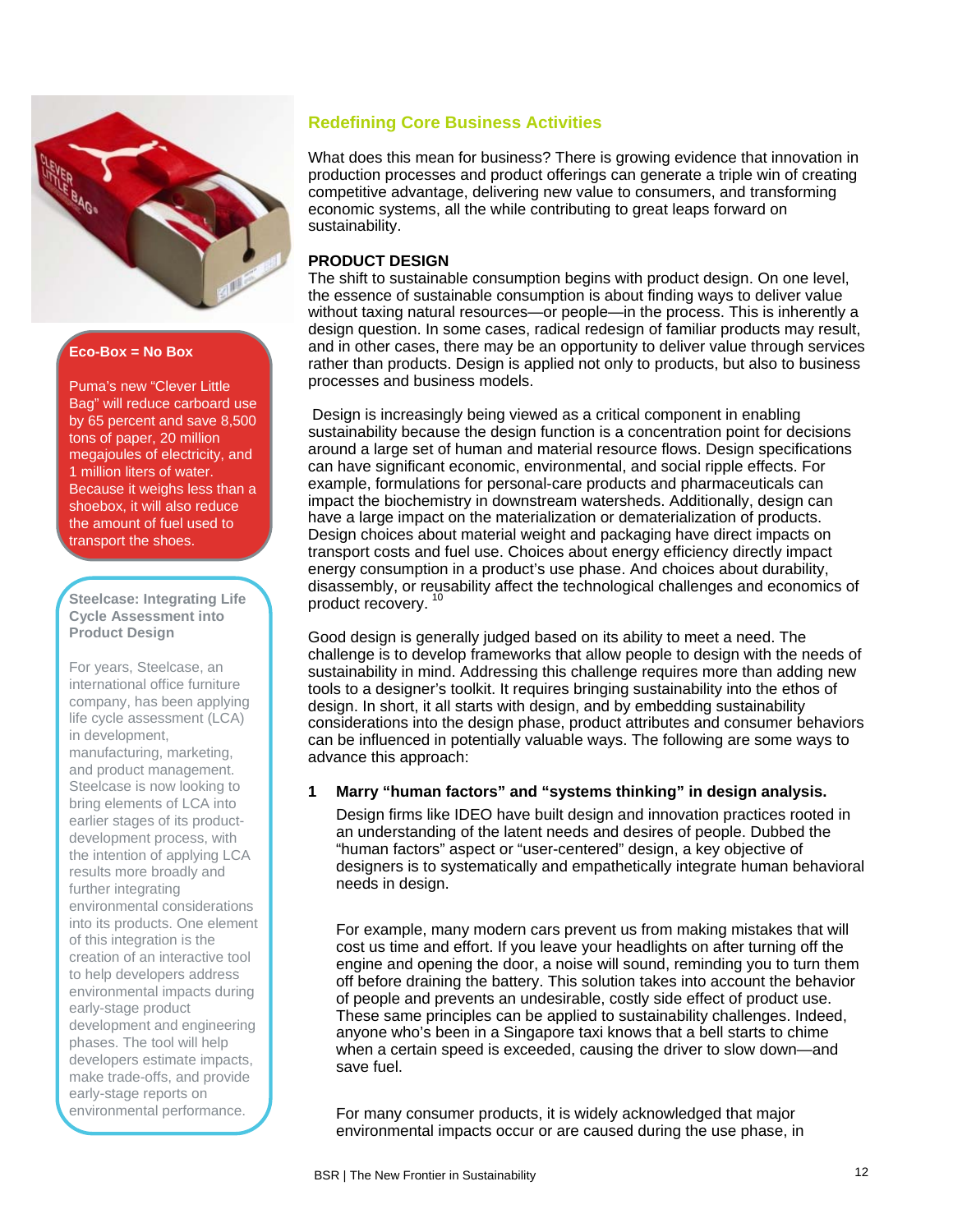#### **Zipcar: Scaling by Taking Advantage of Consumer Behavior**

The grand vision behind Zipcar's global expansion is for a subscriber who lives near the company's Cambridge, Mass. headquarters, for example, to rent a car in a Barcelona or London Zipcar fleet just as easily as in their home network. Zipcar's ideal vehicle for car sharing would be modeled after smart phones, with an open platform that would allow Zipcar to roll new cars into its fleet with little more than a software download. Cars would be designed to function more like smart phones— with GPS, an intuitive user interface, a web connection and a set of standard applications to help drivers, say, manage their fuel consumption, plus an open platform that would allow third-party developers to provide software that could be customized for each driver.

particular through energy consumption. For consumer electronics in particular, most business efforts have focused on lowering the energy consumption of products through renewable energy sources and increasing energy efficiency with technological solutions. However, the actual demand for energy also depends on the way people use a product in daily practice. Information-sharing between sustainable product design teams and humanfocused design groups—with a particular look at sustainability—can make it easier to change the so-called "use profile" of the product into a more sustainable direction.

- 2 **Take a life cycle perspective to assess potential impacts.** A life cycle perspective, which considers the entire system of materials and energy used in production and transportation systems, can highlight areas along the product supply chain that can be improved to make them more compatible with the environment. Analyzing a product's development process, including looking at materials and technologies, can uncover significant opportunities to reduce the energy and material usage and work toward zero waste. More than 80 percent of a product's environmental impact is determined during its design phase. Products should be designed using material that could be easily reused or repaired when they have outlived their usefulness.
- 3 **Anticipate unintended consequences.** Consideration of the system and its users is critical to expansion of the design process because it helps deal with one of the major pitfalls of designing for sustainability: the law of unintended consequences. Just because a product is bio-based, for example, does not mean it is superior to a synthetic product in terms of environmental performance, since it may be more toxic or resource intensive to produce. While some outcomes are unpredictable or unknowable until after the fact, the broad reach of sustainability encourages us to "know what we do not know." That is, it reinforces the importance of a multidisciplinary approach to forestall myopia and groupthink, and it encourages secondary investigations to revisit and revise assumptions.
- 4 **Be inspired by nature.** Biomimicry is the practice of developing sustainable human technologies inspired by nature.<sup>[11](#page-1-10)</sup> Some examples include:
- » WhalePower President Frank E. Fish figured out that humpback whales are so agile in spite of their size because of bumps on their fins. Calling it "Tubercle Technology," the company has designed wind turbine blades that use the same physical streamlining properties to help



them be quieter, more reliable when winds fail, and perform better in turbulent winds.

» Columbia Forest Products looked at the natural adhesive abilities of the blue mussel and came up with a way to use soybased, formaldehyde-free technology in the construction of hardwood plywood products.



#### **The Shift from Products to Services**

Another aspect of rethinking product design is rethinking the necessity of the product itself: Could the same product objective be provided by a service? For consumer product companies, the shift toward services means consumption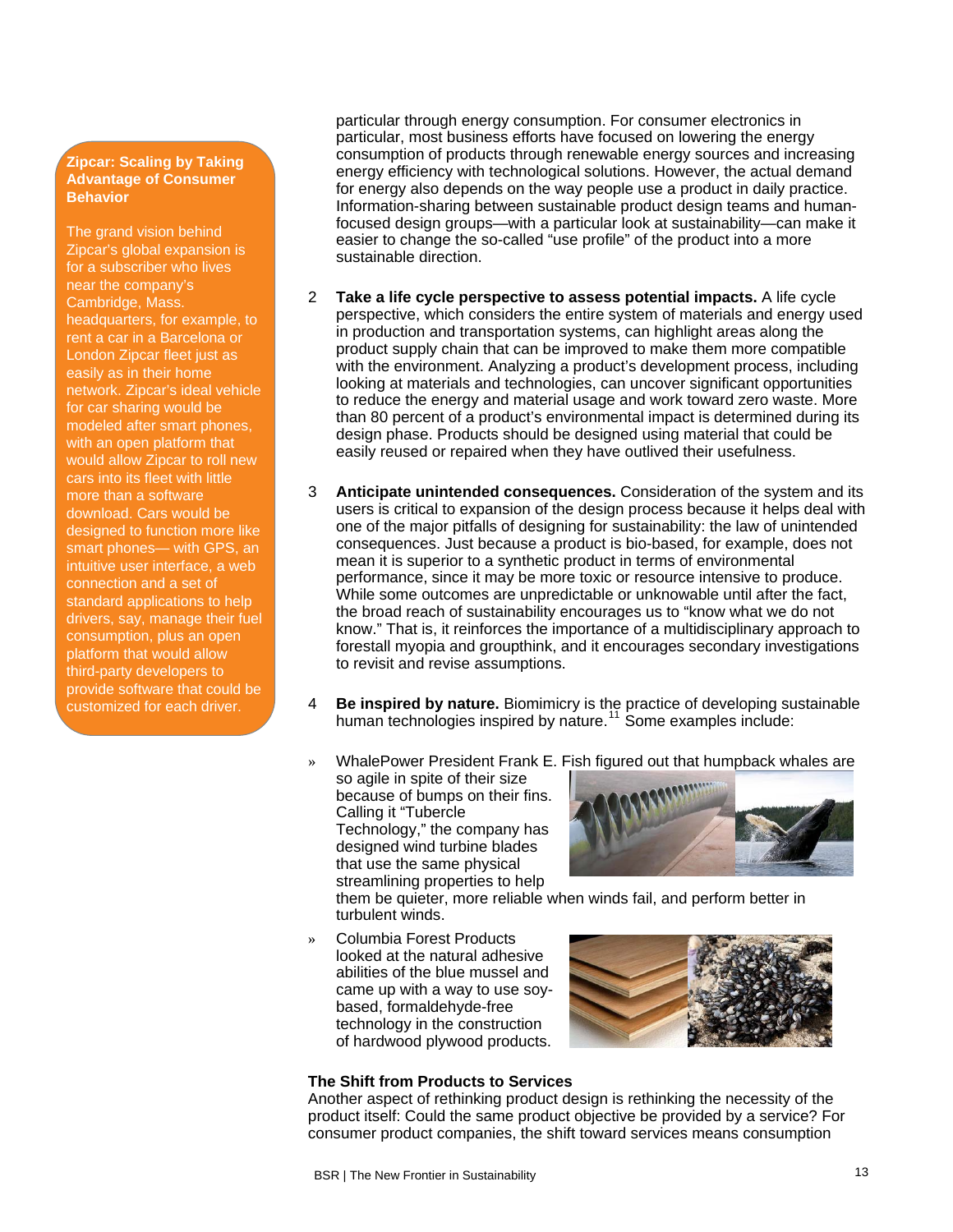

#### **"Nudging" Consumers Toward Healthy Choices**

Through a project called the Healthy Food Retailer Initiative, 25 neighborhood retailers partnered with the Hartford Food System to confront health problems such as diabetes, hypertension, and obesity by expanding food choices in low-income communities in Hartford, Connecticut. Participating stores committed to shift 5 percent of the shelf space allocated to junk food and soft drinks to healthier items. In addition to this aggregate shift agreed to stock a short list of healthy items such as whole wheat bread and reduced-fat milk. A few rearranged their merchandise layout to create new sections for additional groceries, while others moved junk food to less prominent locations in the store.

shifts from purchase and use of a product to purchase of a service. For manufacturers and service providers, their involvement with a particular phase of the product life cycle may change. For example, a manufacturer may retain ownership of its product through the use phase via leasing agreements. Value is increasingly created and measured by the function provided, and for the manufacturer, the product, rather than being an end in itself, increasingly becomes a means of delivering this function.

# **Table 1. Examples of Product-Based Services**[12](#page-1-11)

| <b>Provider and Service</b>                                                  | <b>Description</b>                                                                                                                                                                                                                                                                                                                    |
|------------------------------------------------------------------------------|---------------------------------------------------------------------------------------------------------------------------------------------------------------------------------------------------------------------------------------------------------------------------------------------------------------------------------------|
| <b>Castrol Industrial North</b><br>America: chemical-<br>management services | Manages chemical procurement, delivery,<br>inspection, inventory, storage, labeling, and<br>disposal for industrial customers. Seeks process-<br>efficiency improvements. Compensation can be<br>based on cost savings delivered, not volume sold.                                                                                    |
| Xerox: document services                                                     | Integrates document storage and reproduction<br>technology-Xerox's traditional manufacturing<br>strength—with customer's business systems to<br>produce automated, just-in-time, customized<br>document production.                                                                                                                   |
| Call-a-Car Netherlands<br>and Zipcar: mobility<br>services                   | On-demand car rental. A fleet of cars is owned by<br>a membership organization, with subscribers<br>paying fixed costs and per-kilometer or per-hour<br>fees. Cars are reserved "on demand" via a central<br>reservation point.                                                                                                       |
| Interface and DuPont:<br>furnishing services                                 | Customers lease installed modular carpet, which<br>Interface undertook to maintain to a given<br>appearance standard with selective rotation or<br>replacement (with recycling) of worn tiles. DuPont,<br>in addition to leasing carpets, also provides a<br>series of carpet-related services throughout the<br>carpet's life cycle. |

# **USE AND ENGAGEMENT**

Today's consumers are "in the driver's seat," as personal choices have a huge impact on sustainability. But consumers do not always have actionable information; make the best choices; or use products and services in the best way in terms of sustainability, or in terms of delivering the basic value they seek. Business has many opportunities to engage consumers to increase overall awareness with regard to their consumption choices and behavior. Products, services, policies, programs, and communications that reflect user characteristics, needs, and skills can serve to improve, support, and sustain behavior.

While consumer use and engagement are separate segments of the value chain cycle, we do not view them as linear steps in a process. Rather, engagement entails going beyond marketing the product to talking to consumers about how they use the product, as a way to inform product design (and redesign) and production. It is also an opportunity to explore the link between sustainability and communication strategies as a way to deepen consumer engagement.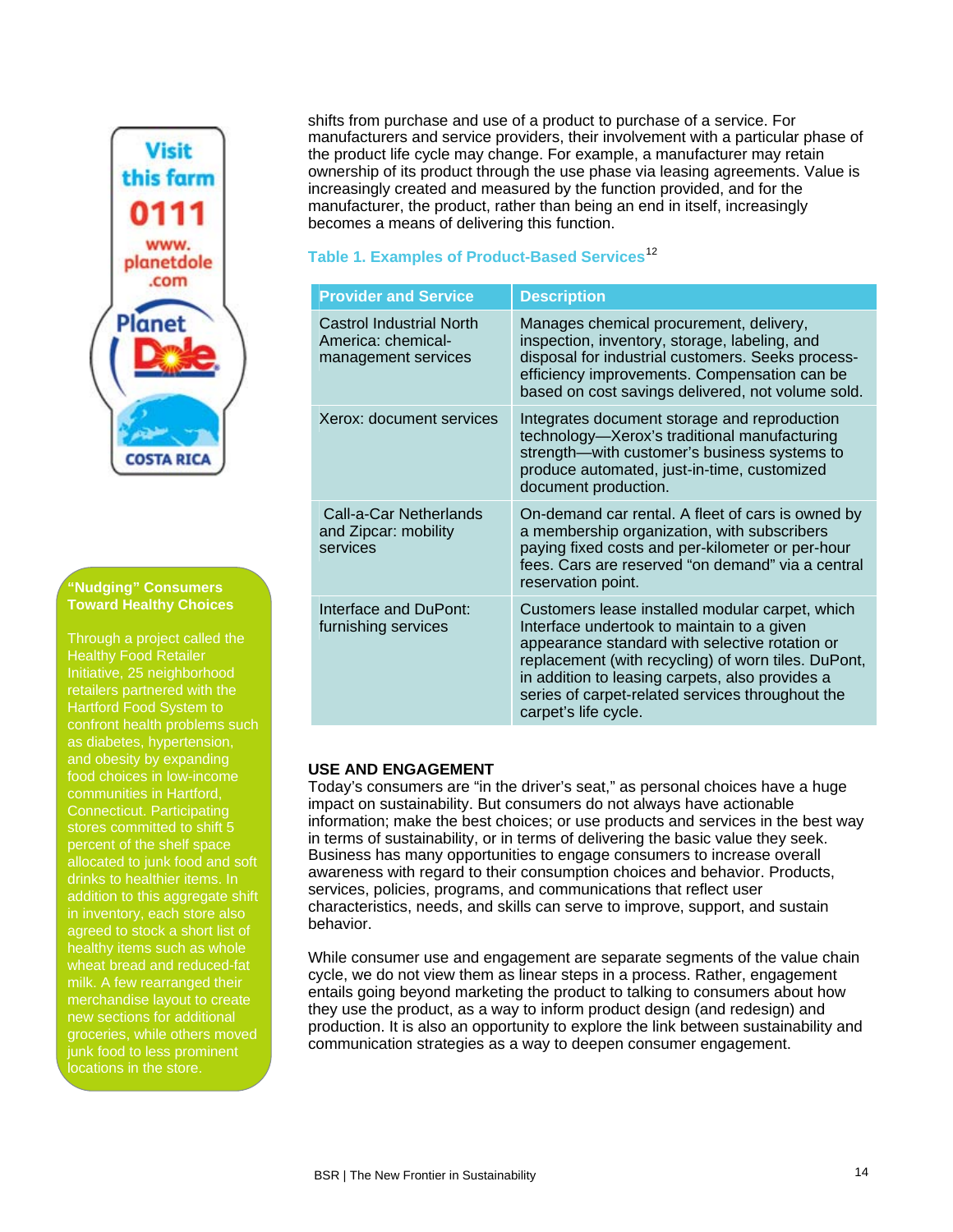#### **Consumer Choice and Action**

When providing information to consumers, companies can communicate to provide choice and enable behavior. The type of communication falls into the four focus areas described in the table below.<sup>[13](#page-1-12)</sup>

#### **Table 2. Types of Information Communicated**

| <b>FOCUS</b>       |                            | <b>DESCRIPTION</b>                                                                                 |  |
|--------------------|----------------------------|----------------------------------------------------------------------------------------------------|--|
| Consumer<br>Choice | Product<br>attribute       | Information about social and<br>environmental attributes of products                               |  |
|                    | Operational<br>performance | Information about social and<br>environmental performance of corporate<br>operations               |  |
| Consumer<br>Action | Product use                | Information on how to reduce impacts<br>during product use                                         |  |
|                    | End-of-life                | Information about extending product life<br>cycle and/or end-of-life actions<br>consumers can take |  |

Retailers, which interface with both consumers and products, are uniquely positioned to influence consumption choices. Retailers such as Marks and Spencer and Walmart are driving sustainable production in their upstream supply chains through environmentally oriented purchasing agreements. However, there is a tremendous opportunity for retailers to take the lead in driving sustainable behavior in consumers. In addition to providing information about the environmental and social impacts of production, retailers are well positioned to educate consumers on use phase and end-of-product-life disposal.

A recent study looking at retailers' use of modern information technologies to communicate directly with consumers identified the leading vehicles being used, including: $1$ 

- Internet: This is used as an information provider (including information "behind" the label, such as producer profiles and production methods) and for schemes that enable consumers to trace the supply chains of individual products.
- » Interactive screens: This includes information kiosks that offer tag scanning to provide supply chain information and production methods, advanced "personal shopping assistants" or devices that attach to carts to deliver information on products' sustainability attributes, and televisions that offer the potential for short brand ads and store information.
- » Mobile technology: In Europe and Japan, codes using the Quick Response technology are affixed to products or packages, offering customers access to product information via wireless-internet-enabled mobile phones.
- » Customer club cards: These cards are being used to reward customers with "loyalty points" based on desirable behaviors such as using their own reusable shopping bags. Organizations like Recycle Bank have formed to create new incentives for consumers with respect to their choices and behaviors.

#### **Point-of-Purchase Opportunities**

Effective point-of-purchase sustainability communication is becoming a core component of marketing and communications for leading retailers. Even amid significant price pressures—and evidence that consumers spend 20 seconds or less making decisions about purchases of the most familiar products—this kind

In *Nudge: Improving Decisions About Health, Wealth, and Happiness*, the authors argue that a lack of feedback on activities like pollution ensures the continuation of harmful decision-making. They maintain that improved information can strongly motivate consumers to behave in ways that are better for both themselves and others. For example, energy efficiency seems to make rational economic sense—the less energy used, the more money saved. Yet new research shows that competition with neighbors, rather than cost savings, can drive people to turn down their thermostats, install insulation, or simply switch off the lights when they leave a room. Another study conducted by one utility company showed that the average person will reduce their energy consumption by 8 percent if a smiley face is included on their electrical bill to reinforce the behavior.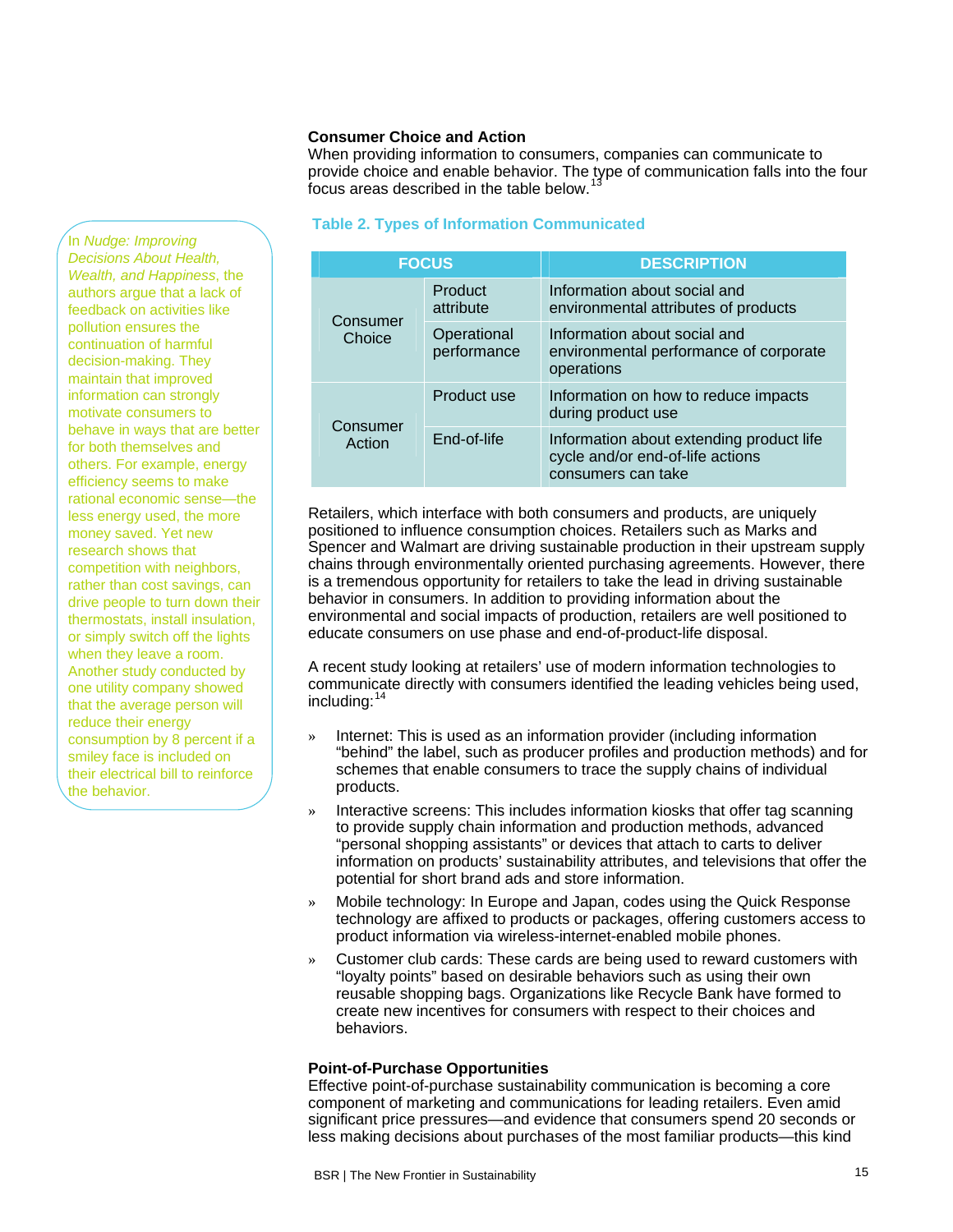# G GoodGuide®

Start-up company GoodGuide provides information on the health, environmental, and social impacts of consumer products. The company sifts through data related to thes products and the companies that manufacture them, and distills the information into a simple 10-point rating system accessible on goodguide.com and a bar-code-scanning iPhone app.

# **Engagement can be Inspiring**

At the Sustainable Brands 2010 conference, one pane l on consumer engagement highlighted the benefits of innovation to spur change in consumer behavior. One panelist noted that busines s needs to spark "joy not fear" in consumers (for example, the Wii Fit has inspired people to exercise for fun), harness the power of setting joint goals with consumers (as Bank of America has done with its "Change for Change" program), and create a crowd of like-minded early adopters that can put pressure on others to join in more sustainable behavior (as the prime minister of Japan has done by wearing short sleeves, spurring a fashion show with CEOs taking of their jackets to encourage people to do the same so they could lower their dependence on airconditioning).

of communication is a cost-effective tool for engaging consumers and driving sales.

Innovations in sustainability communication at the point of purchase include:  $15$ 

- » A focus on linking product sustainability to strong product performance
- Simplified point-of-purchase messaging, with supporting messages, data, and in-depth stories available online
- » Increasing sophistication in the use of assurance to back up claims about attributes for everyday **attributes for everyday**

Recent efforts such as the GoodGuide, the Sustainability Consortium, and the Consumer Goods Forum are aiming to align metrics and consumer engagement to stimulate demand for sustainable products and services, and catalyze consumer behaviors that deliver better outcomes for them and for the environment. According to a National Geographic Society/GlobeScan survey of 17,000 people in 17 countries, environmentally friendly behavior among consumers in 10 out of 17 countries has increased over the past year, with consumers in Brazil, India, and China scoring the highest. In addition, GlobeScan's analysis reveals that the top two perceptions from Chart 1 below actually *suppress* behaviors that support sustainable consumption. According to the study's authors, "consumers are sending a message that they want 'less talk and more action' from business and government, or at least action before talk."<sup>[16](#page-1-15)</sup>

This means that factors such as lack of information, high prices, or lack of available options—which, in the recent past, may have been barriers to environmentally friendly behavior—are no longer the reasons consumers decide not to take action. For companies, this presents an opportunity to capture market share by providing credible information about the environmental attributes of their products.

#### **Chart 1. What Discourages Environmentally Friendly Consumer Behavior?**



For additional guidance on communicating the environmental attributes of products, see BSR and Forum for the Future's report "[Eco-Promising:](http://www.bsr.org/reports/BSR_Eco-Promising_April_2008.pdf)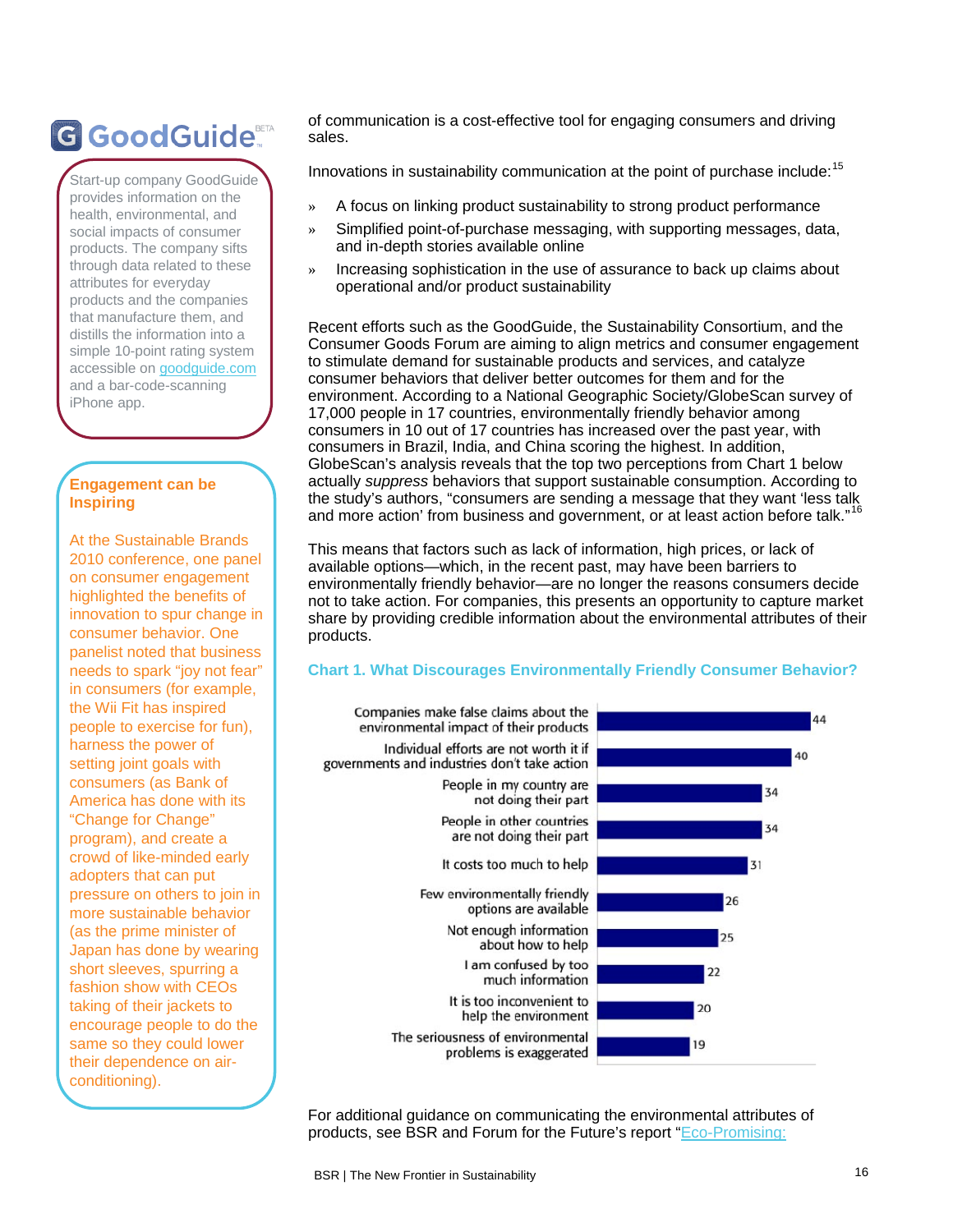# **Designing Chemicals in a New Way**

The Green Chemistry and Commerce Council is an open business-to-business forum for participants to share information and experiences relating to advancing green chemistry and design for environment in commerce and with regard to sustainable supply chain management. More than 11 industries are involved in three working groups: advancing design for environment and green chemistry, tools for chemical assessment, and drivers for innovation and safer products.

for recycling at home. The company works with waste disposal companies to track the recycling habits of households, using technologies like radio frequency identification monitoring chips placed on bins and hauling trucks. The company then signs partnerships with large retailers like Coca-Cola and Whole Foods, which provide discounts to consumers based on how many credits they've accumulated through their recycling habits. Companies like Coke benefit because they get access to the recycled goods, such as bottles, which they can then use in their own operations.

[Communicating the Environmental Credentials of Your Products and Services.](http://www.bsr.org/reports/BSR_Eco-Promising_April_2008.pdf)"<sup>[17](#page-1-16)</sup> The report provides insights to help companies communicate in a way that allows consumers to make more sustainable product choices and embrace greener lifestyles.

# **END-OF-USE**

At the end of their use, many products are discarded and end up in landfills. Today, there are better forms of waste management, such as waste reduction, product reuse, and recycling, but there is a long way to go. The huge amount of waste generated by society today is nothing more than inefficient product design, materials selection and manufacturing, and service-delivery systems. These inefficiencies equate to lost capital and revenue for companies, as a tremendous investment of money and resources is required to extract raw materials, process them, turn them into manufactured products, and then deliver them to the consumer. These investments often are lost as the embedded energy and product materials are used and then buried or incinerated.

Extending as far as possible the productive life of these materials and the embedded energy required to make them generates a much greater return on investment. Implementing the process and operational improvements needed to eliminate waste creates greater efficiency, which in turn increases productivity.

#### **Waste Management Starts with Product Design**

Waste is anything that does not create value, and companies can think through how and for what function the product is being used, and therefore incorporate waste prevention into the design phase of products.

Design for environment—also referred to as "DfE"—is an engineering perspective that optimizes the environmental characteristics of a product, RecycleBank rewards people **process, or facility. Most DfE programs focus on:** 

- » Energy efficiency: reducing the energy needed to manufacture and use products
- Materials innovation: reducing the amount of materials used in products and developing materials that have less environmental impact and more value at end-of-use
- » Design for recyclability: design products that are easier to upgrade and/or recycle

# **Waste Equals Food**

Total quality management means zero defects. Just-in-time manufacturing means zero inventories. Today, leading companies are striving for zero emissions, which means that all materials currently ending up in landfills or incinerators are returned "upstream" to the materials and production cycle as feedstock for new products or services, or they are created to naturally decompose and be reintegrated into nature without environmental impacts. In closed-loop systems, the same materials are constantly cycling, mirroring the natural closed-loop production in living plant cells.

Eighty miles west of Copenhagen, local Danish businesses have cultivated an "industrial ecosystem" in Kalundborg, one of the best-known examples of industrial ecology and closed-loop systems. About a dozen industries cooperate in exploiting "wastes" from neighboring factories in an open-loop that is steadily closing in as they learn how to recycle each other's effluent.

It works like this: A coal-fired electric power plant supplies an oil refinery with waste heat from its steam turbines (previously released into a nearby fjord). The oil company removes polluting sulfur from gas released by the refining process, and that gas can then be burned by the power plant, saving 30,000 tons of coal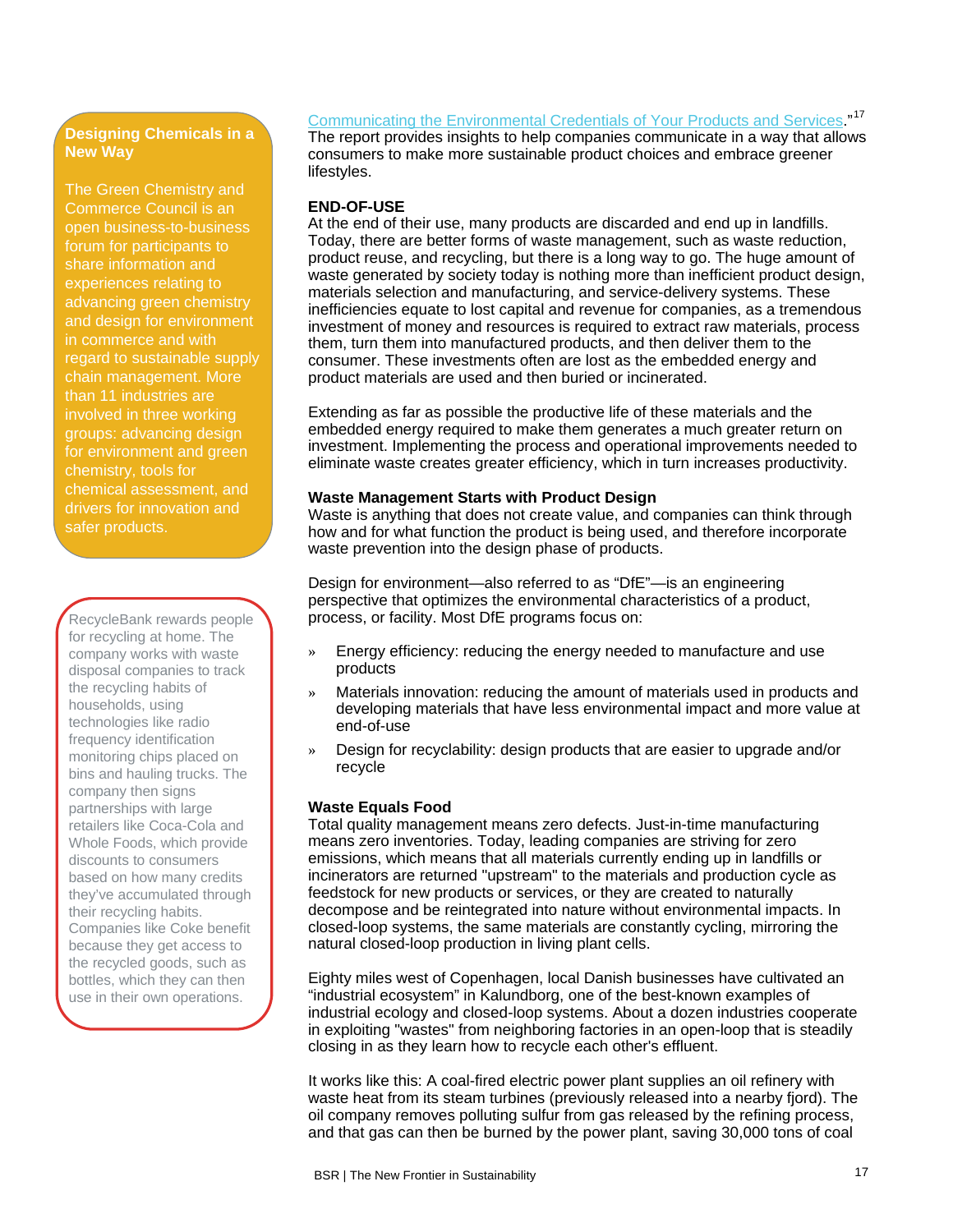#### The Green Products

Innovation Institute Inc. was formed in California to help establish standards for product safety. The institute will help California regulators enforce a state law that requires manufacturers to find safer ways to make consumer products.

It will also help manufacturers come up with safer alternatives to harmful materials and keep a database of the chemistry of certain materials. The institute's work is based on the "cradle-to-cradle" principles, set out by architect and designer William McDonough and chemist Michael Braungart, which prescribe ways that products can be redesigned to become recylable nutrients rather than potential pollutants.

per year. The removed sulfur is sold to a nearby sulfuric acid plant. The power plant also precipitates pollutants from its coal smoke in the form of calcium sulfate, which is consumed as a substitute for gypsum by a sheetrock company. Ash removed from the same smoke goes to a cement factory. Other surplus steam from the power plant warms a biotech pharmaceutical plant and 3,500 homes, as well as a seawater trout farm. High-nutrient sludge from both the fish farm and the pharmaceutical factory's fermentation vats are used to fertilize local farms.

### **Nokia: Cultivating New Social Practices**

Nokia's design research team conducts ethnographic research throug hout the world, focusing on emerging behavior related to mobile technologies. The tea m has pioneered a different approach to ethnographic research in an ongoin g project called Nokia Open Labs. Instead of recruiting users anonymously in a give n community, the Open Labs team takes participatory design out into the open as an acti ve form of community engagement. The team uses posters, events, and prizes to attract a large cross section of the community, thereby creating a network of influenc e and community consensus around the idea of exploring new possibilities a nd embracing new futures. Yes, one of the objectives of these activities is to inform the design of Nokia's products and services. But that may take years to realize. In the meantime, Nokia achieves a more immediate and direct impact in the community through a change in mindset, creating fertile ground for new social practices to emerge—in this case around mobile technologies.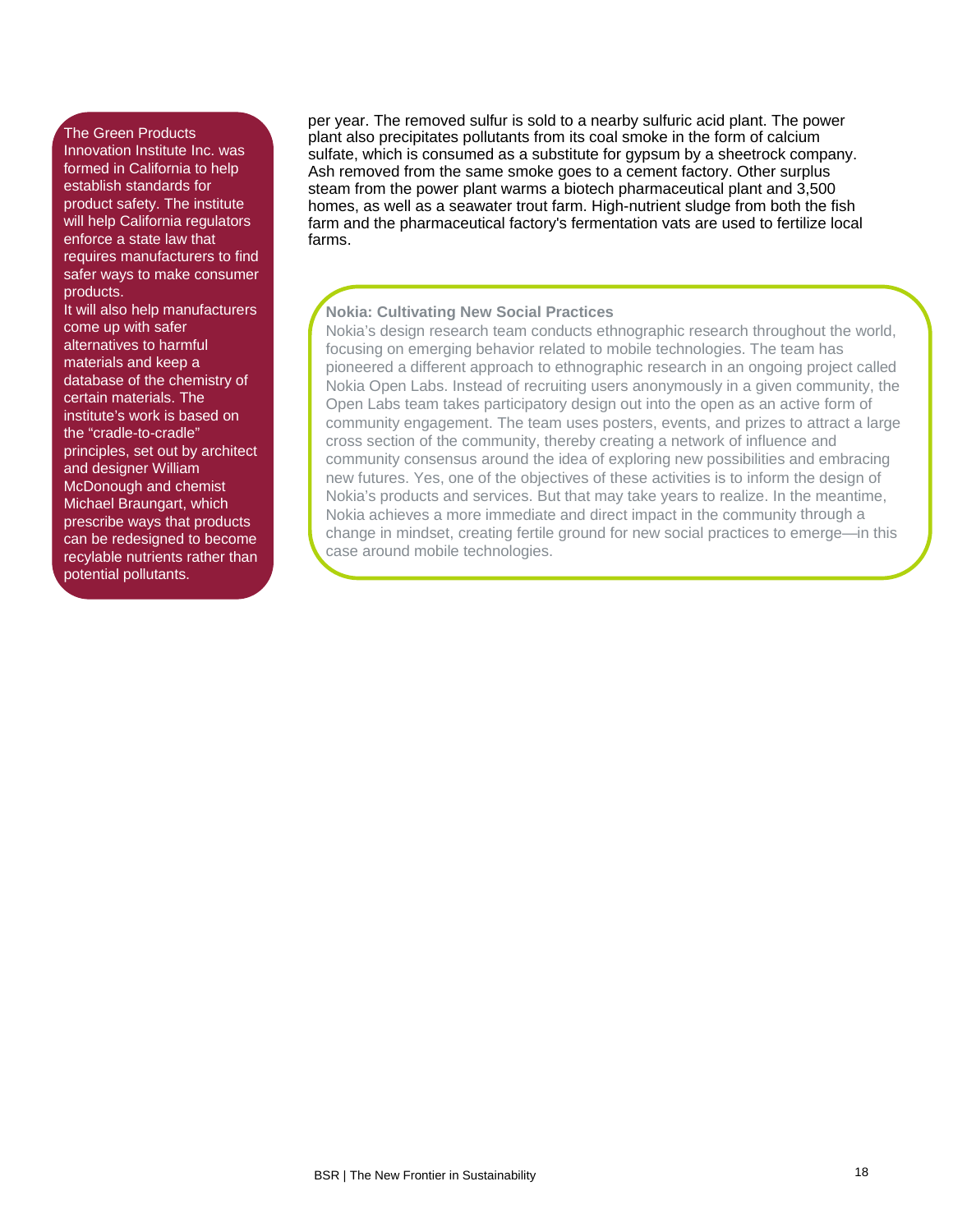often confronted with long-term problems for which the outcomes are highly uncertain. Making sense in a complex world requires that we separate out straightforward problems that can be solved through exchange of best practice, complicated ones where good practice helps, complex problems where practices are emerging, and problems borne out of chaotic systems where novel practices are needed. If we want to address seriously the sustainability of our consumption and production, we need to recognize uncertainties about the future, go beyond the short time scales of current policies, and change our current preoccupation with working on many separate issues. We need to develop policies that reflect the complexity of the systems we are dealing with, so that we can address the needs of today's disenfranchised, as well as those of future generations."

—University College London Professor Jacqueline McGlade (and current executive director of the European Environment Agency), in a speech made at conference "Time for Action: Toward Sustainable Consumption and Production in Europe" (September 27, 2007)

# "We are more and more The Systems View of Consumption

The global economy is almost five times the size it was half a century ago. If it continues to grow at the same rate, by the year 2100, the economy will be 80 times the size it was 50 years ago.<sup>[18](#page-1-17)</sup> As the economy expands, so do the implications of this growth on natural resources. Technological breakthroughs will provide some breathing space in terms of addressing environmental concerns such as increasing water scarcity or the accumulation of toxins in the environment, but they may also stimulate additional resource demands.

As noted in the first section of this report, technology, physical infrastructure, public policy, and values all influence consumption patterns. They create the prevailing conditions in which we make countless decisions that both react to and shape markets and consumption options. Business is a central actor in this system, and it, too, both reacts to and defines the interplay within this complex system.

#### **Figure 3. Multiple Drivers of Consumption**



this entire system. While this report deliberately focuses on opportunities for business, there are many other opportunities for business to take advantage of or support to help transform the system. What follows is not meant to be an exhaustive list, but an illustration of these opportunities for business.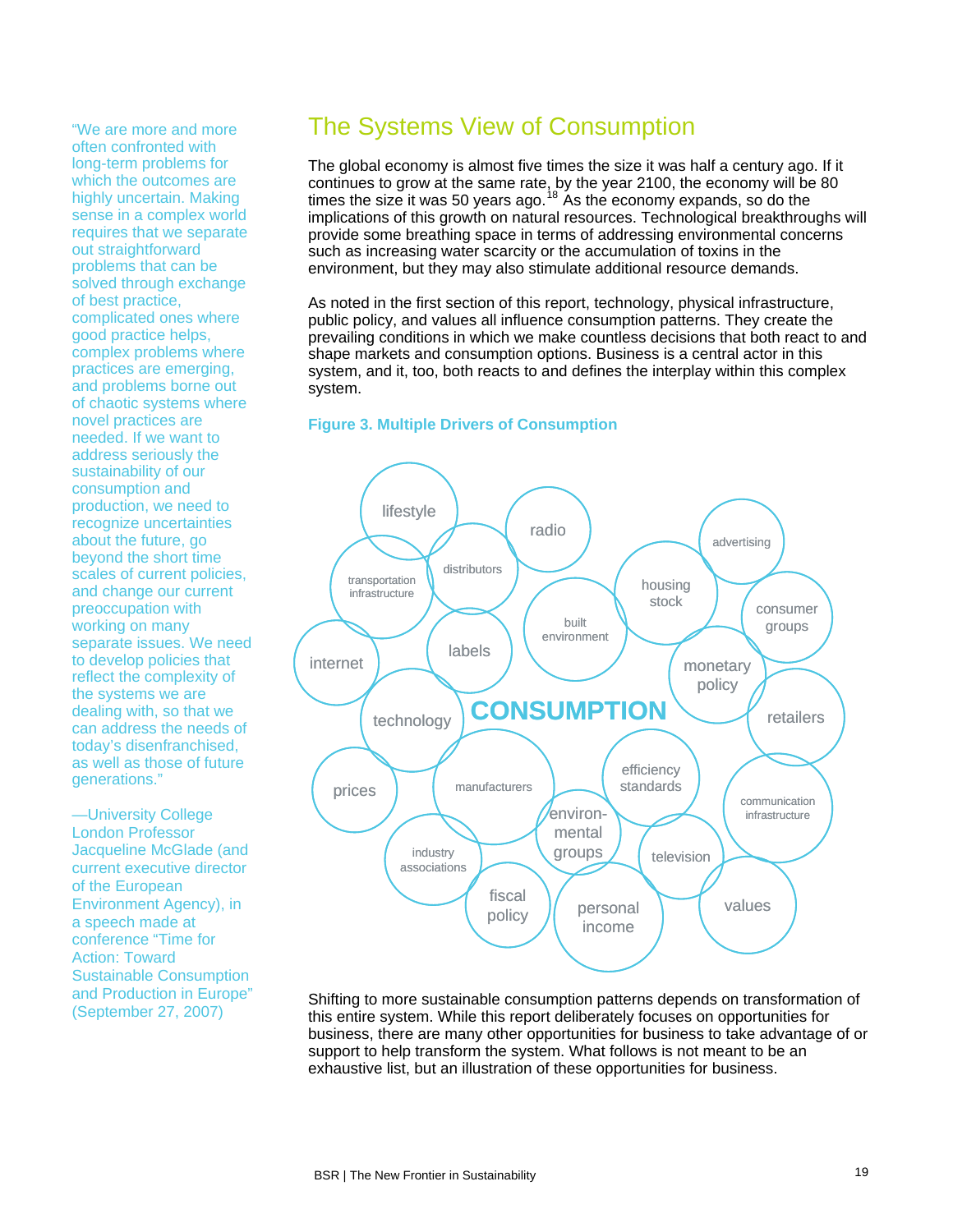"Short-termism is the result of shares being traded as they are now, for immediate profit on their value on a minuteby-minute basis. As a model of ownership, this is broken. Imagine what it would be like if all the other stakeholders had the same privilege, if you could choose your employer minute by minute, if you could change your supply chain at a moment's whim. All the other stakeholder relationships that a company is involved in have a necessary and helpful longevity that enables trust to be built up. Only the shareholder relationship fails this test. It has to be improved."

—David Sims, professor of organizational behavior at London's Cass Business School, as quoted in the *Guardian* (March 31, 2010)

# **Public Policy**

Governments represent a key driver in promoting more efficient use of resources in order to reduce economic costs and environmental impacts, and in offering benefits to actors within the system for making more sustainable choices. State policies and instruments remove uncertainty for business and offer clarity on the ground rules for business activity. For example, efficiency standards and the U.S. Federal Trade Commission's labeling requirements are two types of regulations that allow companies to compete against performance standards rather than on the creativity of their corporate messages.

# **Economics and Market Models**

Transforming our consumption system requires a much longer time horizon than most businesses and governments currently consider. Current accounting systems measure the volume of economic activity and fail to capture measures of human well-being and the degree to which society's goals are met through economic activity. They generally also fail to take into account full cost accounting that would place a value on natural resources that currently can be used without cost.

#### **"SHORT TERMISM"**

Businesses often struggle to meld the long-term thinking that is at the heart of sustainability strategies with the punishing short-term pressures of both financial and consumer markets. A recent survey of 400 CFOs in U.S. public and private firms showed that 78 percent admit to sacrificing long-term value to maintain short-term predictability in earnings and financial disclosures.<sup>[19](#page-1-18)</sup> Speaking to a room full of business executives earlier this year, Richard Lambert, director general of the Conference of British Industry, asserted that too much focus on the short term and too much pay for executives was turning bosses into "aliens"—a comment that sparked a debate about whether deeper changes were needed to the way the equities markets currently operate.<sup>[20](#page-1-19)</sup>

Unilever has taken that sentiment to heart and is no longer offering earnings guidance to the stock market. The company's CEO, Paul Polman, makes it clear that shareholders are not the first thing on his mind. "I do not work for the shareholder, to be honest; I work for the consumer, the customer," he has said. "I discovered a long time ago that if I focus on doing the right thing for the long term to improve the lives of consumers and customers all over the world, the business results will come. ... I'm not driven and I don't drive this business model by driving shareholder value. I drive this business model by focusing on the consumer and customer in a responsible way, and I know that shareholder value can come." [21](#page-1-20)

Lambert and Polman both echo a growing sentiment among investors and the business community that the traditional focus on short-term shareholder value prevents companies from considering factors such as export potential, job creation, and customer service, let alone questions about renewable energy, investing in marginalized communities, and biodiversity—just some of the opportunities business has to create value. He argued that while short- term shareholder value predominated in corporate boardrooms, businesses could never be "a positive force for good."

#### **ACCOUNTING FOR EXTERNALITIES**

While the debate over the establishment of carbon markets has dominated discussion of accounting for externalities, there are numerous other items that are central to the establishment of a sustainable economy that currently go unmeasured.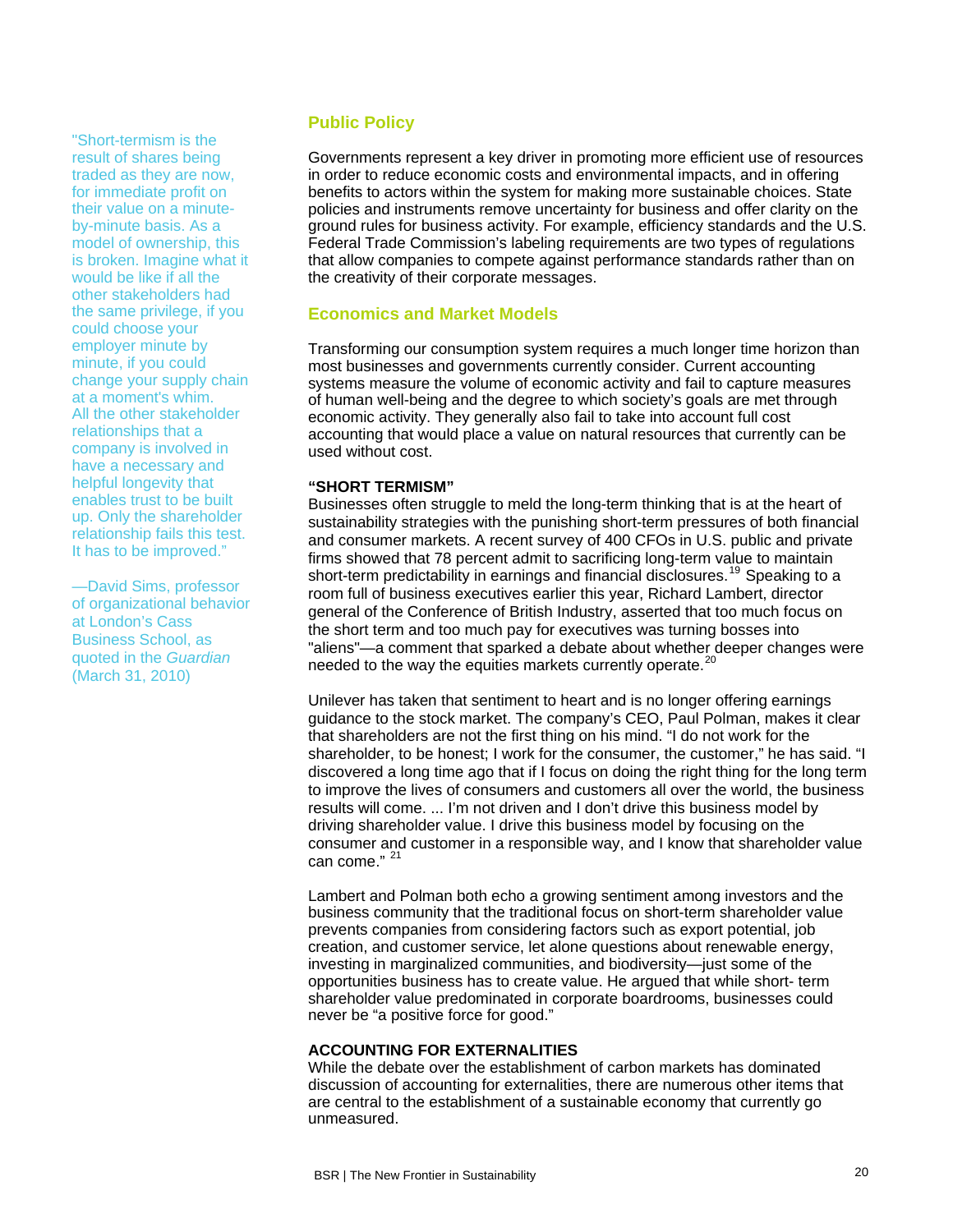Beneficial externalities may not be reflected in measures of economic activity. Ecosystem goods and services include many positive economic benefits that are excluded from current markets and from social, political, and investment decision-making. These benefits should be counted and evaluated, particularly when these ecological goods and services are diminished or destroyed. The UN Environment Programme's upcoming report, "The Economics of Ecosystems and Biodiversity,"<sup>[22](#page-1-21)</sup> proposes a consistent and comprehensive assessment of the impact of economic activity on ecosystems and the services they provide such as nutrient cycling, climate regulation, and water provisioning. This, in turn, would significantly improve future prospects for such landscapes and the species they support, including humans, based on the premise that what is measured is improved.

Significant costs also go unmeasured. The California economy loses about US\$28 billion annually due to premature deaths and illness linked to ozone and particulates released from hundreds of locations around the state. About US\$25 billion of these costs are connected to smog-related deaths, work and school absences, emergency room visits, asthma attacks, and other respiratory illnesses.[23](#page-1-22) In spite of this, California's gross state product in 2008—a total of about US  $$1.85$  trillion<sup>[24](#page-1-23)</sup> —does not include these losses.

Clearly, measures of economic activity do not properly account for all the costs of production, distribution, and additional life cycle phases of goods and services production. Negative externalities (activities that generate harm without compensation) like pollution are ignored or silently passed on to other communities (or generations). For us to properly understand the full social and economic costs of a product or service, these costs and benefits need to be exposed and valued in monetary terms. Economic policy and technology decision-making must reflect that knowledge if we as a species are to survive on this planet.

#### **RETHINKING GDP**

In 2009, French President Nicolas Sarkozy suggested that a population's wellbeing should be measured along with its financial output to create a complete picture of the country's economic performance. Addressing the French national statistics agency on the adequacy of GDP in measuring a country's economic well-being, he requested that the agency give greater consideration to factors such as human health, quality of life, and the environment.

Sarkozy's suggestion echoes a rising chorus of researchers and economists who point out that while GDP measures all final goods and services produced in a country in a given period, it includes many items that do not help actual citizens' well-being, such as waste production and pollution. It also does not account for the real value of human and natural capital and a broad range of its services. More countries are publishing or developing national well-being accounts as a way to capture noneconomic dimensions such as health, education, a clean environment, and safe streets.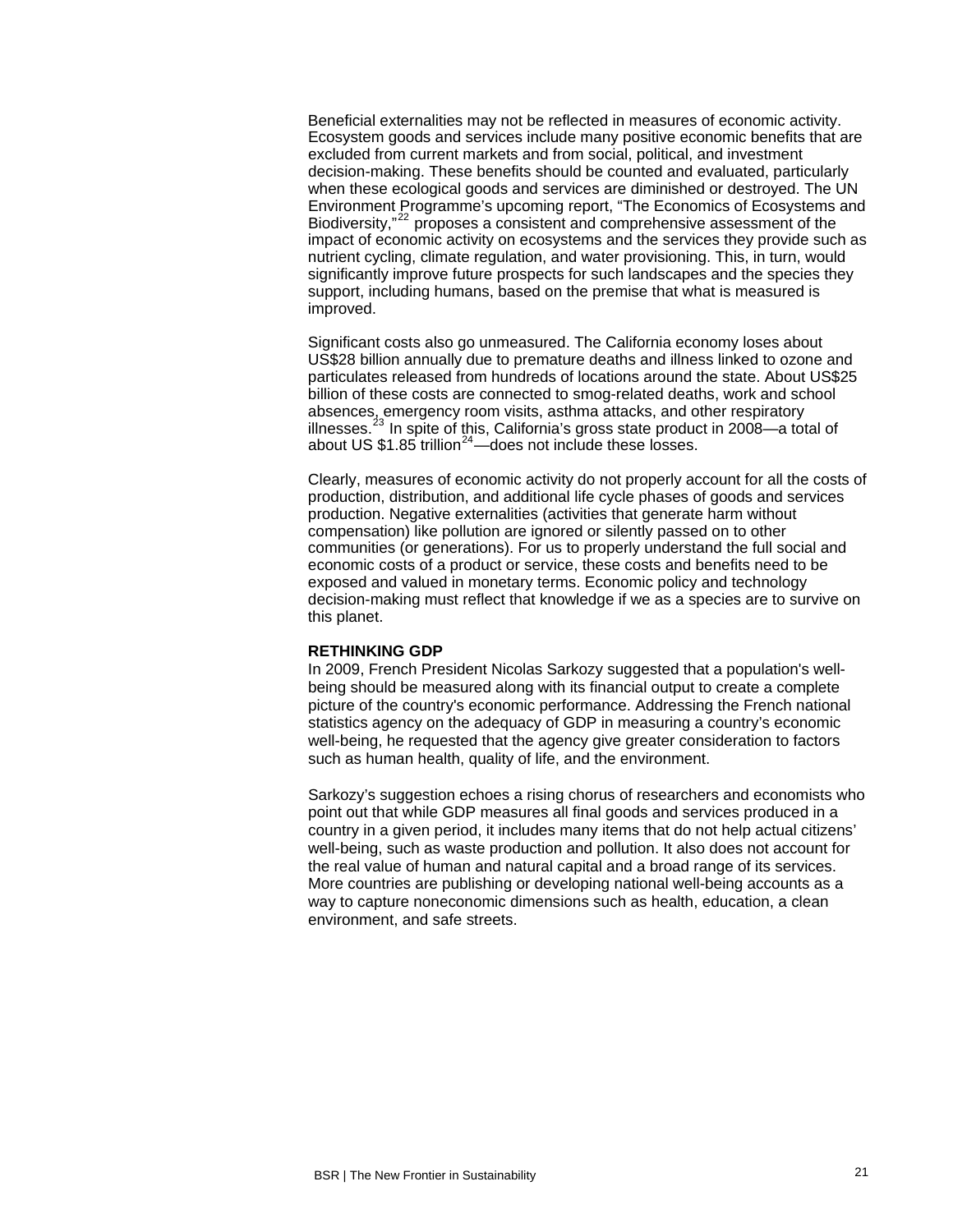Cities around the world such as Kaohsiung City in Taiwan, Mexico City, Paris, Philadelphia, and Thane in India have introduced or plan to introduce bike-sharing programs that provide bicycles to the public for free or at little cost in order to encourage bicycling as another viable form of public transportation, to reduce traffic congestion, and enhance the livability of cities.

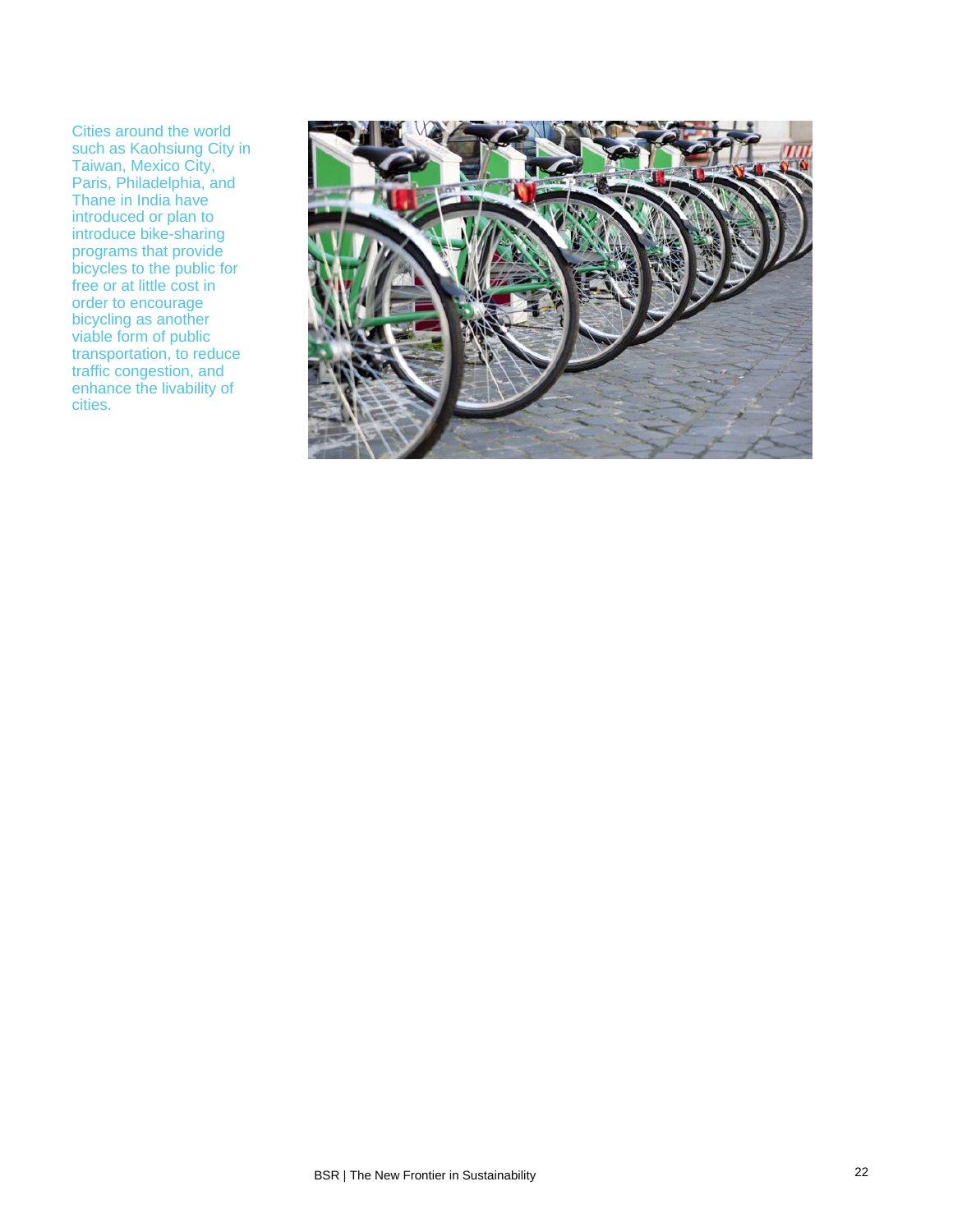# Concluding Thoughts

For the purpose of stimulating dialogue, we have offered here key leverage points for business to address the sustainable consumption challenge. We believe business has a unique opportunity today to develop economies that deliver more economic value and better human outcomes while significantly reducing environmental impacts.

But there is a danger in thinking that all we have to do is design better substitutes for the products we already consume, and then convince people to buy them. We need not only to do things differently, we need to do different things. We need to transform the systems around us, and this may be the mother of all innovation challenges for companies. $\frac{3}{5}$ 

#### **Join the Initiative**

In June 2010, BSR convened a group of individuals representing agriculture, apparel, food, retail, personal care, and beauty companies to understand what tools and resources companies need to leverage opportunities to address consumption. Companies interested in helping shape and drive corporate approaches to sustainable consumption should contact BSR for information on how to get involved at **hwang@bsr.org**.

The sheer scope of the challenge requires a broad-based approach. BSR is wellpositioned to help companies make significant progress on sustainable consumption, and we have designated this as a core topic across all our activities, including member gatherings, consulting, research, our annual Conference, and our publications and communications channels. It is our hope that this report and our workshops can begin to define and catalyze the business opportunities for companies, to create unusual insights and inevitable surprises along the transition to a more sustainable economy.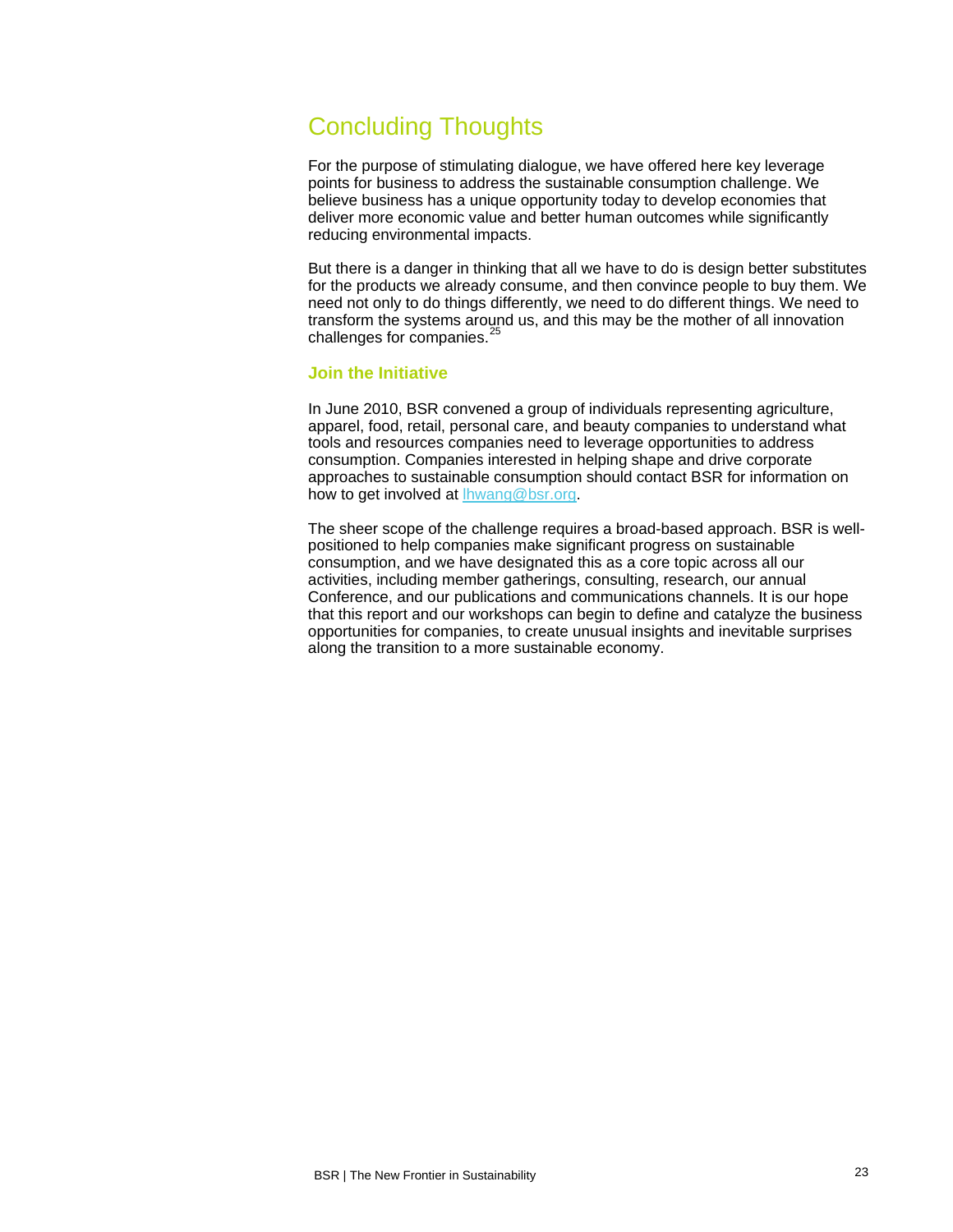# Appendix: Ongoing Efforts

Many intern ational and local initiatives have been in place for years to address the challenge of sustainable consumption. Some efforts are focused on prod uction, while others focus on consumer behavior. Governments are also involved in this effort, in some cases setting long-term plans for phasing in various efforts related to production and incentives. The following tables highlight some ongoing initiatives.

### **Table 1. Efforts Focused on Business**

| <b>Title</b>                                                                           | <b>Description</b>                                                                                                                                                                                                                                                                                                                                                                                                                                                                                                                                                    | Participants                                                                                                                                                                                                                                                                | More information                                                               |
|----------------------------------------------------------------------------------------|-----------------------------------------------------------------------------------------------------------------------------------------------------------------------------------------------------------------------------------------------------------------------------------------------------------------------------------------------------------------------------------------------------------------------------------------------------------------------------------------------------------------------------------------------------------------------|-----------------------------------------------------------------------------------------------------------------------------------------------------------------------------------------------------------------------------------------------------------------------------|--------------------------------------------------------------------------------|
| <b>World Economic</b><br>Forum's (WEF)<br><b>Driving</b><br>Sustainable<br>Consumption | This initiative has been running since 2008, bringing together a<br>cross-industry group of companies and a network of experts in<br>the field. The initiative aims to develop practical ideas and new<br>forms of collaboration to place sustainability at the heart of<br>business models.                                                                                                                                                                                                                                                                          | Managed by WEF and Project Board of<br><b>Industry Partners:</b><br>Agility, Autodesk, Best Buy Co., Deutsche Post<br>DHL, Edelman, Kraft Foods, Nestlé, Nike Inc.<br>(chair), Novozymes, Publicis Group, SAP,<br>SAS, SC Johnson & Son Inc., Sealed Air<br>Corp., Unilever | www.weforum.org/en/initiat<br>ives/DrivingSustainableCo<br>nsumption/index.htm |
| Sustainable<br>Consumption<br>Institute (SCI)                                          | Established with funding from Tesco, the institute conducts<br>multidisciplinary research on major national and international<br>issues associated with sustainability and encouraging consumers<br>to adopt more sustainable lifestyles. Research is focused on four<br>themes: sustainable consumer behavior and lifestyle, sustainable<br>production and distribution, climate change and carbon, and<br>making development more sustainable.                                                                                                                      | The SCI is governed by two bodies, a strategic<br>management board and an operations board.<br>Both consist of representatives from Tesco<br>and the University of Manchester.                                                                                              | www.sci.manchester.ac.uk                                                       |
| <b>WRAP</b>                                                                            | WRAP works in England, Scotland, Wales, and Northern Ireland<br>to help businesses and individuals reap the benefits of reducing<br>waste, developing sustainable products, and using resources in<br>an efficient way. The group's four priority areas are packaging,<br>food waste, collection systems, and quality of materials.                                                                                                                                                                                                                                   | WRAP partners with local authorities,<br>agriculture and horticulture, construction,<br>recycling industry, and retail supply chain.                                                                                                                                        | www.wrap.org.uk/                                                               |
| North American<br>Sustainable<br>Consumption<br>Alliance                               | In early 2001, the University of Massachusetts Lowell<br>approached key promoters of sustainable consumption initiatives<br>in North America to gauge their interest in developing a<br>sustainable consumption network in North America. This<br>strategic partnership of people and organizations who are<br>working to promote more sustainable consumption patterns in<br>Mexico, Canada, and the United States has as its mission to<br>facilitate information exchange, communication, and outreach<br>and collaborative action around sustainable consumption. | The group includes a wide range of NGOs,<br>international organizations, universities, and<br>public agencies.                                                                                                                                                              | http://nasca.icspac.net/abo<br>ut/whatis.aspx                                  |
| Sustainable<br>Consumption<br>Roundtable                                               | This was a joint initiative from the National Consumer Council<br>and Sustainable Development Commission, charged with<br>producing practical advice to the U.K. government for actions<br>and policies to create a shift to more sustainable lifestyles.                                                                                                                                                                                                                                                                                                             |                                                                                                                                                                                                                                                                             | www.sd-<br>commission.org.uk/pages/<br>sustainable-<br>consumption.html        |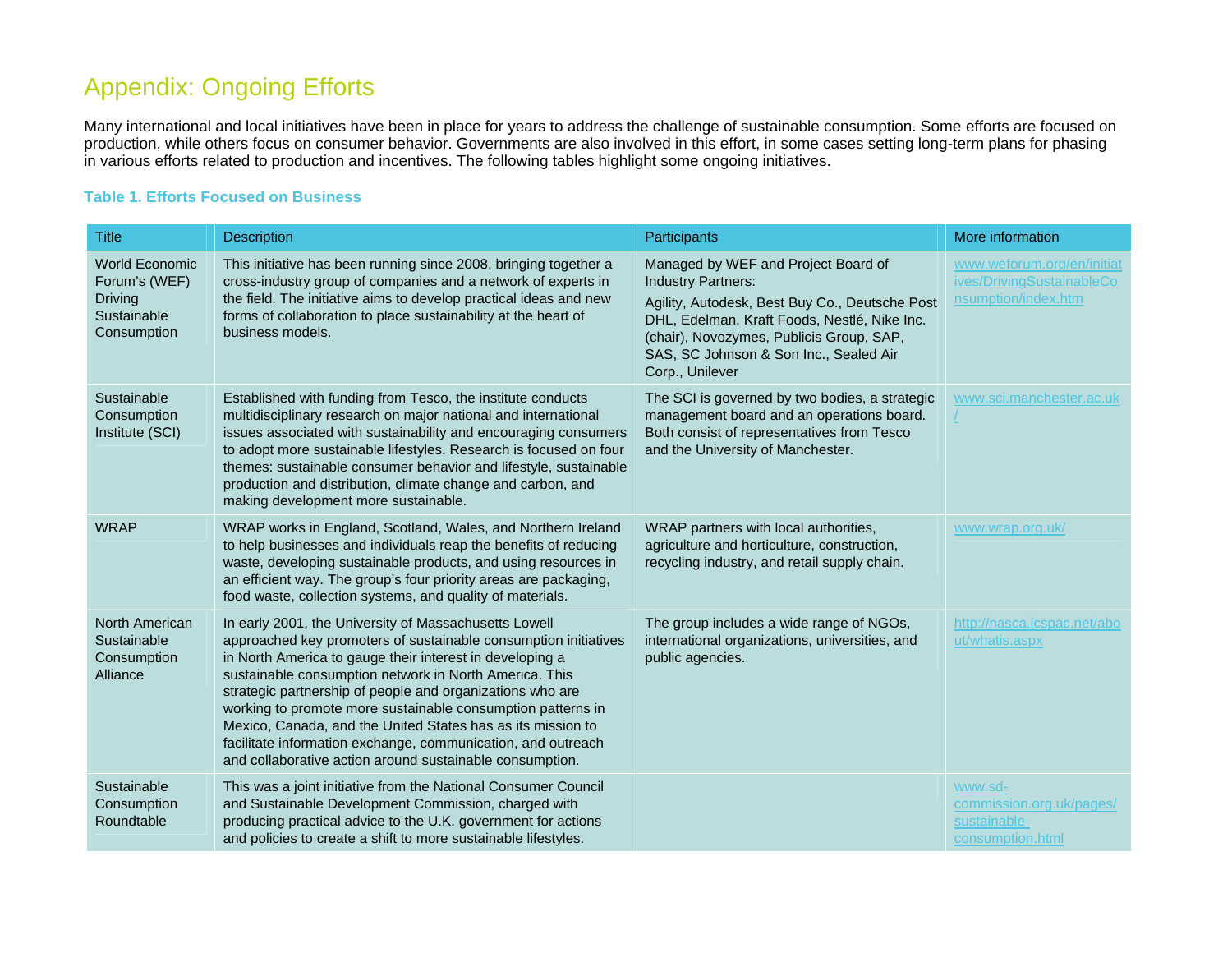# **Table 2. Regulatory Efforts**

| <b>Title</b>                                                             | Description                                                                                                                                                                                                                                                                                                                                                                                                                                                                                      | Participants                                                                                                                                                                                                                                                                                                                                                                                                                        | More information                                      |
|--------------------------------------------------------------------------|--------------------------------------------------------------------------------------------------------------------------------------------------------------------------------------------------------------------------------------------------------------------------------------------------------------------------------------------------------------------------------------------------------------------------------------------------------------------------------------------------|-------------------------------------------------------------------------------------------------------------------------------------------------------------------------------------------------------------------------------------------------------------------------------------------------------------------------------------------------------------------------------------------------------------------------------------|-------------------------------------------------------|
| <b>UN Marrakech</b><br>Process                                           | This global process supports the elaboration of a 10-Year<br>Framework of Programs on sustainable consumption and<br>production, as called for by the WSSD Johannesburg Plan of<br>Action. The goals are to:<br>Assist countries in their efforts to green their economies.<br>$\rightarrow$<br>Help corporations develop greener business models.<br>$\rightarrow$<br>Encourage consumers to adopt more sustainable<br>$\rightarrow$<br>lifestyles.                                             | The UNEP and the UN Department of<br>Economic and Social Affairs (UN DESA) are<br>the lead agencies of this global process.                                                                                                                                                                                                                                                                                                         | http://esa.un.org/marrakechproce<br>ss/               |
| African<br>Roundtable on<br>Sustainable<br>Consumption<br>and Production | This regional nongovernmental, nonprofit organization has an<br>overall objective to facilitate the development of national and<br>regional capacities for sustainable consumption and<br>production and to promote the effective implementation of the<br>concepts and tools of sustainable consumption and production<br>in African countries.                                                                                                                                                 | The group's participants include the<br>directors of clean production programs from<br>Ethiopia.                                                                                                                                                                                                                                                                                                                                    | www.arscp.org/                                        |
| Sustainable<br>Consumption<br>and Production<br><b>Database</b>          | The Sustainable Consumption and Production database<br>provides a basis for reviewing international cooperation<br>mechanisms on sustainable consumption and production. It<br>can also serve as a source of information on such<br>mechanisms and activities for the use of national and regional<br>initiatives seeking international cooperation. It identifies the<br>organizations active in each area and the nature of their<br>activities, and indicates sources of further information. | Participants are from the UNEP and UN<br>DESA.                                                                                                                                                                                                                                                                                                                                                                                      | http://webapps01.un.org/dsd/scp/<br>public/Welcome.do |
| Centre on<br>Sustainable<br>Consumption<br>and Production                | The Centre provides scientific support to activities undertaken<br>by UNEP and other organizations in the field of sustainable<br>consumption and production. In this respect the Centre<br>supports the integration of environmental, social and cultural<br>concerns into decision making at the level of national<br>governments, regional and local authorities, the private sector,<br>and consumer groups.                                                                                 | The Centre is a collaboration between the<br>UNEP and Wuppertal Institute, and is<br>supported by the Business and Employment<br>Support Agency-Wuppertal, the German<br>Federal Ministry for Economic Cooperation<br>and Development, the Federal Ministry for<br>the Environment, Nature Conservation and<br>Nuclear Safety and the North Rhine-<br>Westphalian Ministry for Environment,<br>Agriculture and Consumer Protection. | www.scp-centre.org/                                   |

For an inve Europ ntory of policies, activities, and instruments at the European Community level, see "Sustainable Consumption and Production in the ean Union," which is available online [http://ec.europa.eu/environment/wssd/documents/scp\\_eu.pdf](http://ec.europa.eu/environment/wssd/documents/scp_eu.pdf).